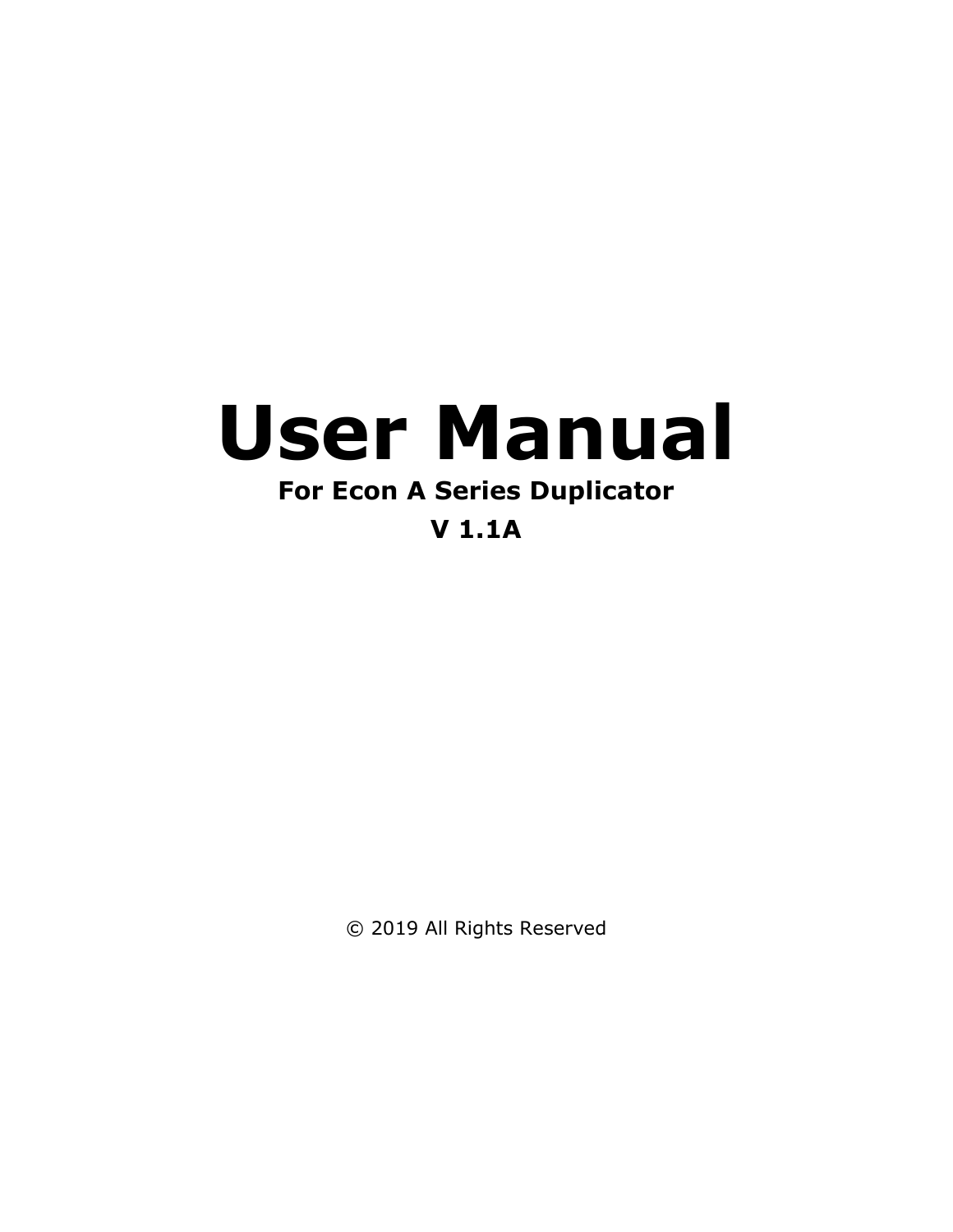# **WARNING!**

THIS CD/DVD/BLU-RAY/LIGHTSCRIBE DUPLICATOR IS MEANT FOR BACK UP AND DISTRIBUTION OF ORIGINAL DATA AUTHORED OR OWNED BY THE USER. ANY DUPLICATED DISCS MADE FROM A THIS CD/DVD/BLU-RAY/LIGHTSCRIBE DUPLICATOR IS THE COPYRIGHT OWNERSHIP OF THE AUTHOR OR COMPANY WHICH OWNS THE SOURCE DISC. ANY UNAUTHORIZED COPYING, EDITING, OR ANY PART THEREOF OF A COPYRIGHT DISC IS STRICTLY PROHIBITED. WE DISCOURAGE THE USE OF ANY SUCH ACTION THAT GIVES RISE TO CRIMINAL INTENT AND PROSECUTION.

THE SELLER OF THIS PRODUCT IS NOT RESPONSIBLE FOR ANY POTENTIAL ILLEGAL ACTIONS OF THE USER DUE TO ACTIVITIES BEYOND THE SCOPE OF THE PRODUCTS INTENDED USE.

# **Copyrights and Trademarks**

ALL RIGHTS RESERVED. NO PART OF THIS PUBLICATION MAY BE REPRODUCED IN ANY MEDIUM PRINTED OR ELECTRONIC WITHOUT THE PRIOR WRITTEN PERMISSION FROM THE MANUFACTURER. COPYRIGHT©2000-2014. ALL RIGHTS RESERVED.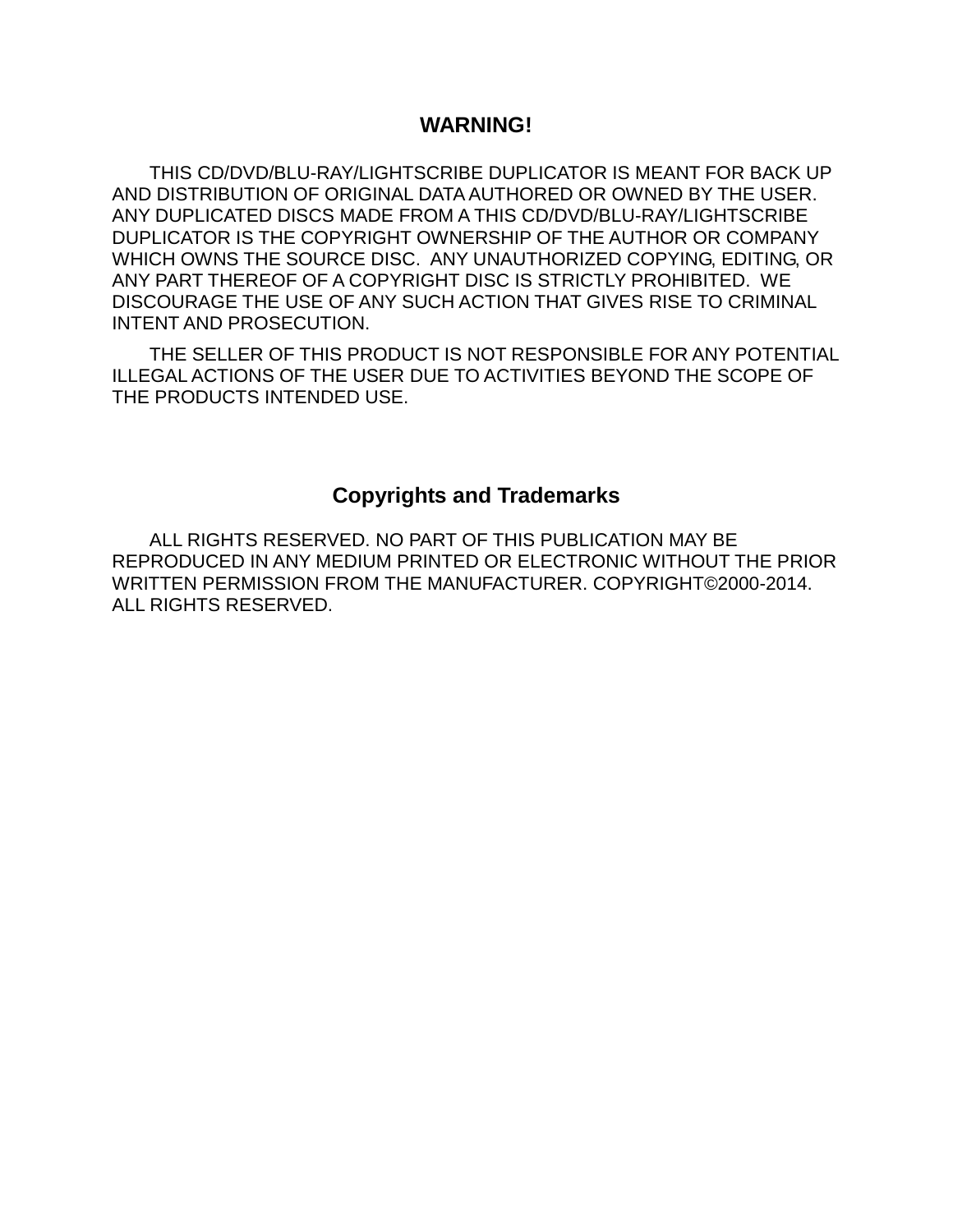# **Table of Contents**

# **Title Page**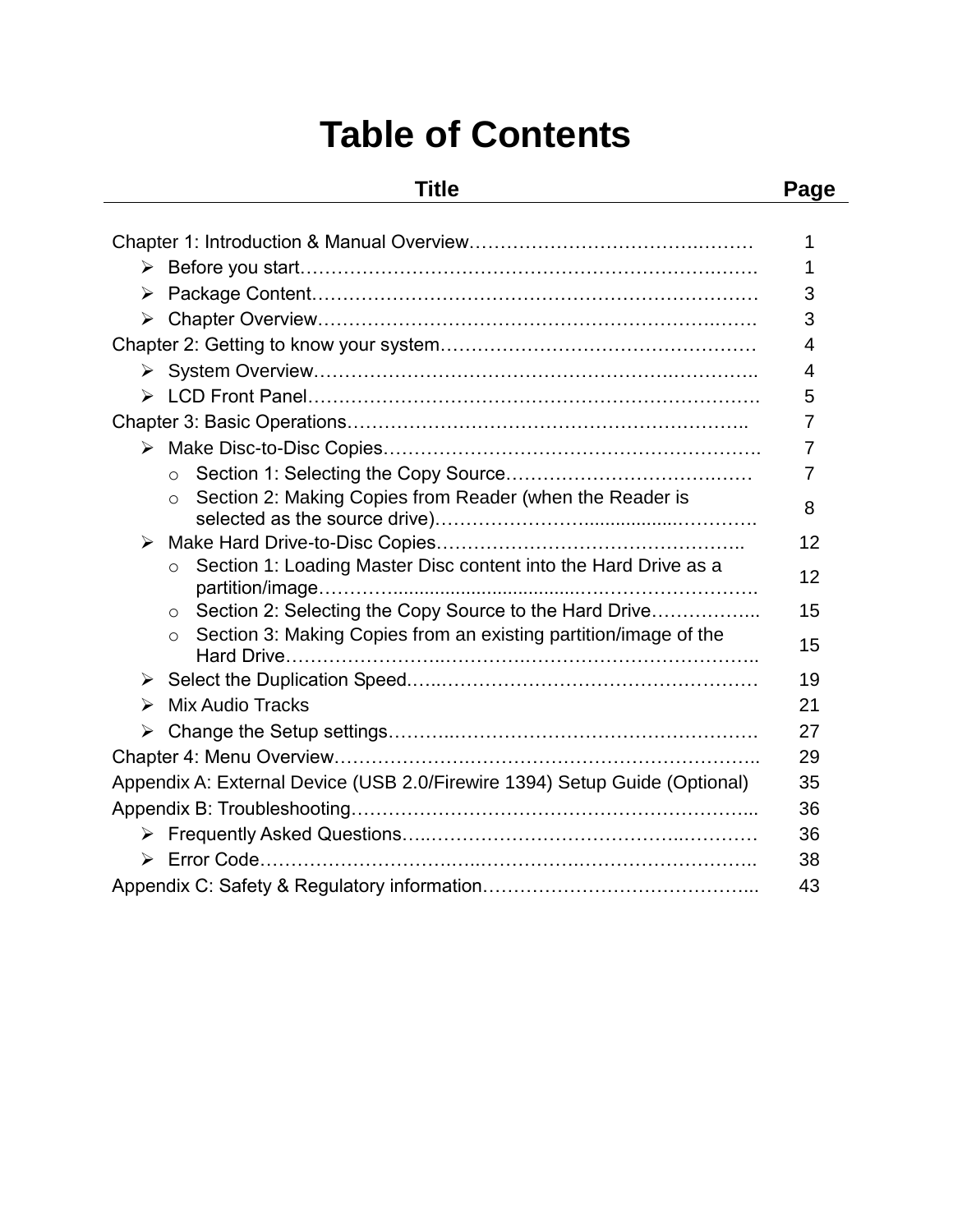# **Chapter 1: Introduction & Manual Overview**

This system is a reliable, high performance, high speed, standalone manual tower system. With its professional industrial design and simple beginner user interface, it will make your duplicating experience easier than ever.

## **Before you start:**

Before you start using this system, please read the following to ensure proper operation:

#### **1. Important Notice:**

The type of system you purchase will determine the type of discs you are able to copy. For example, if you purchased a CD only system, then you will only be able to copy onto recordable CD formats. If you purchased a DVD system, then you can copy on to recordable DVD and CD formats. If you purchased a Blu-ray system, then you can copy onto recordable Blu-ray, DVD, and CD formats.

If you have a Blu-ray capable system, the terms CD or DVD can be substituted for Blu-ray within the text of this user manual.

#### **2. System Limitations:**

The system will not copy any CD, DVD, or Blu-ray discs that have Copy Protection encoded inside. Typically, the movies you purchase or rent from the store will contain copy protection.

In addition to the copy protection limitation, the system cannot copy across formats. This means that you cannot copy a DVD master onto a recordable CD or vice versa. In addition, you cannot copy the same formats if the discs have different maximum capacity limitations. This means that you cannot copy a single layer DVD or Blu-ray Disc onto a double/dual layer DVD or Blu-ray Disc or vice versa. The recordable blanks must be the same format and maximum capacity as the master disc you intend to duplicate.

#### **3. Temperature Warning:**

If the system was stored in a location where the temperature dropped below  $32^{\circ}F$  ( $0^{\circ}C$ ) within the past 24 hours, please leave the system in a warm room with temperatures at least 65<sup>o</sup>F (19<sup>o</sup>C) for 4 hours prior to powering it on for the first time. Failure to do so may cause irreparable harm and prevent the system from functioning.

#### **4. External Connection Warning:**

If you have an external connection installed in your system, (USB/Firewire sticker(s) should appear on your writer front drive panel(s) as an indicator). In order to operate the system solely as a standalone unit (no connection to the computer), you have to make sure all of the USB/Firewire connection(s) are off. If by any chance, the USB/Firewire connection(s) are on, please refer to "Appendix A: Optional External Device (USB 2.0/Firewire 1394) Setup Guide"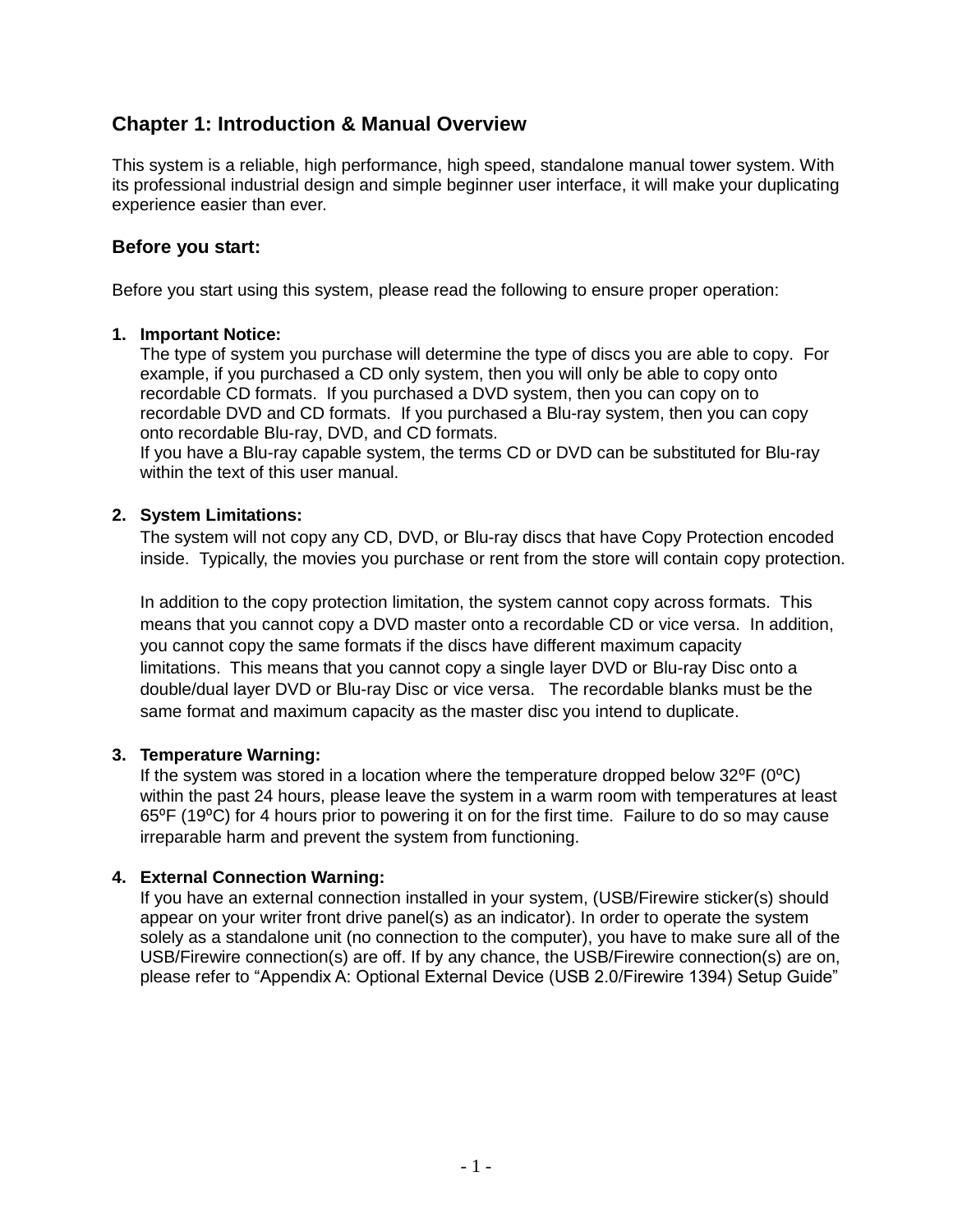# **5. Maintenance:**

It is very important to operate and keep the system in a dust free, clean environment since dust is the number 1 killer for optical recording devices. Failure to do so may severely damage your system. We strongly suggest you place an Air Cleaner next to the system and constantly use the Air Duster (Can Air) to clear off any dust on the surface of the system.



Do not try to use the Air Duster to clean the system while the reader/writer trays are open. In doing so, you may inadvertently blow dust into the recording device and damage the recording device.

# **6. Proper Shutdown:**

To avoid possible system failures, you need to shutdown the system properly. To shutdown the system, you need to press the Up or Down Arrow button to "15. Shutdown", then press "ENT"/Enter and follow instructions on the screen to shutdown the system properly. Turning off your system without performing this function will increase the risk of damaging your system.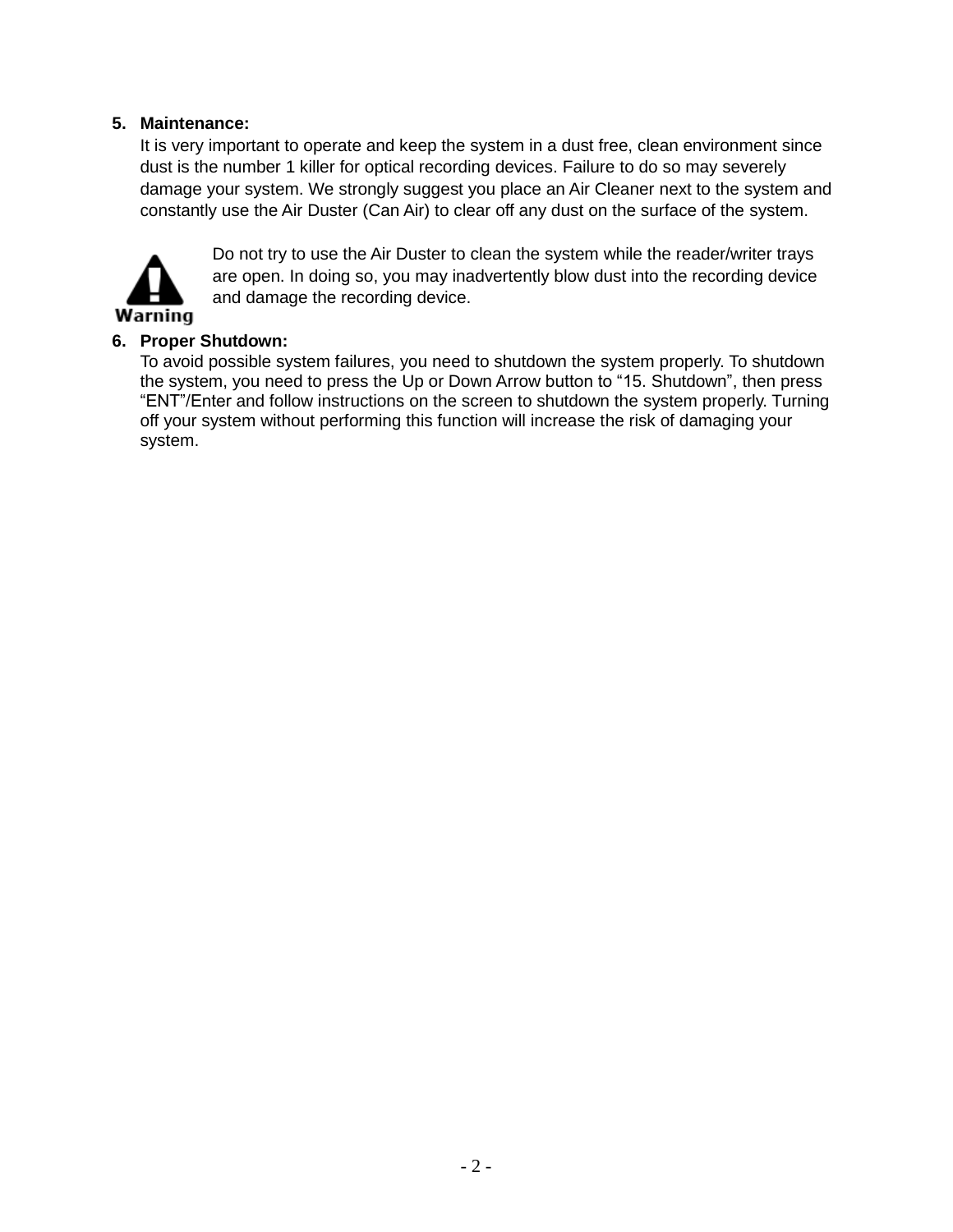# **Package Contents:**





Standard Operation User Manual Booklet or CD

Power Cord Cable

# **Chapter Overview:**

Chapter 2: Getting to know your system

This chapter describes the physical features and instructions on how to operate your system

Chapter 3: Basic Operations Guide

This chapter describes how to perform basic operations like Making Copies, Changing Speed, etc.

Chapter 4: Menu Overview

This chapter describes what every function/setting does.

Appendix A: Optional External Device (USB 2.0/Firewire 1394) Setup Guide

This section describes how to enables one of many writers of your system as an external writer for your PC via system's USB interface.

#### Appendix B: Troubleshooting

This section provides many solutions on frequently asked questions and provides insights on system error codes.

Appendix C: Safety & Regulatory information

This section provides environment, health, safety and other regulatory information.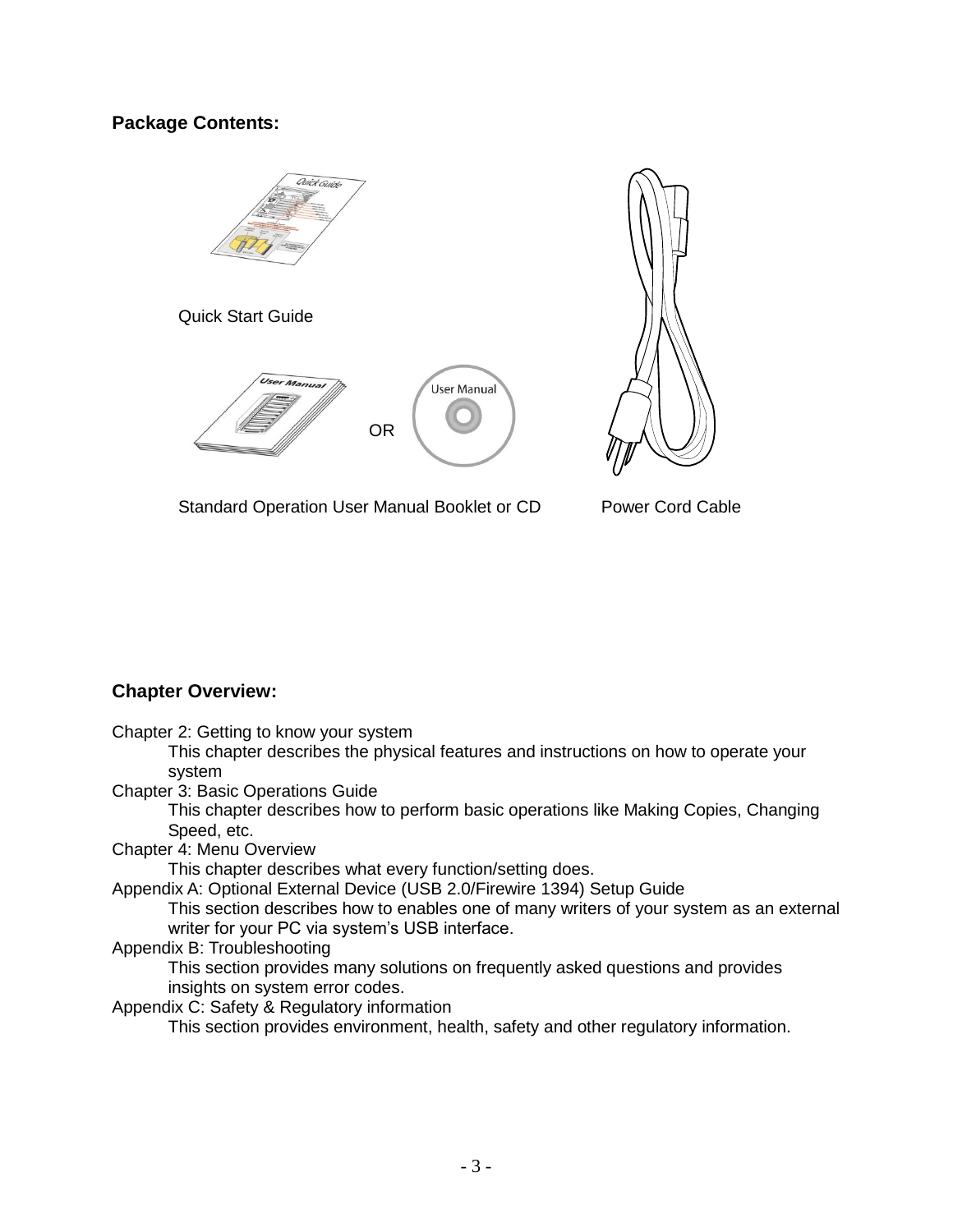# **Chapter 2: Getting to know your system**

# **System Overview**



The below image is one representation of the duplicator casing. Your case's outlook may vary but will have similar principles.



**Figure 1-1 System Controls and Display**

The components shown in Figure 1-1 are:

- **1.** System Power On/Off Button (either 1a or 1b, locations varies by model)
- **2.** Optical Disc Reader (Referred to as "Reader" throughout this manual)
- **3.** Optical Disc Writers (Referred to as "Writer" throughout this manual)
- **4.** Eject Button
- **5.** Keypad
- **6.** LCD Screen
- **7.** Ventilation Fans
- **8.** Power Supply Fan
- **9.** System Ventilation Vents
- **10.**Power Voltage Switch (110v/220v) (not available on all models)
- **11.**Power Supply On/Off Switch (not available on all models)
- **12.**External USB Connection (not available on all models)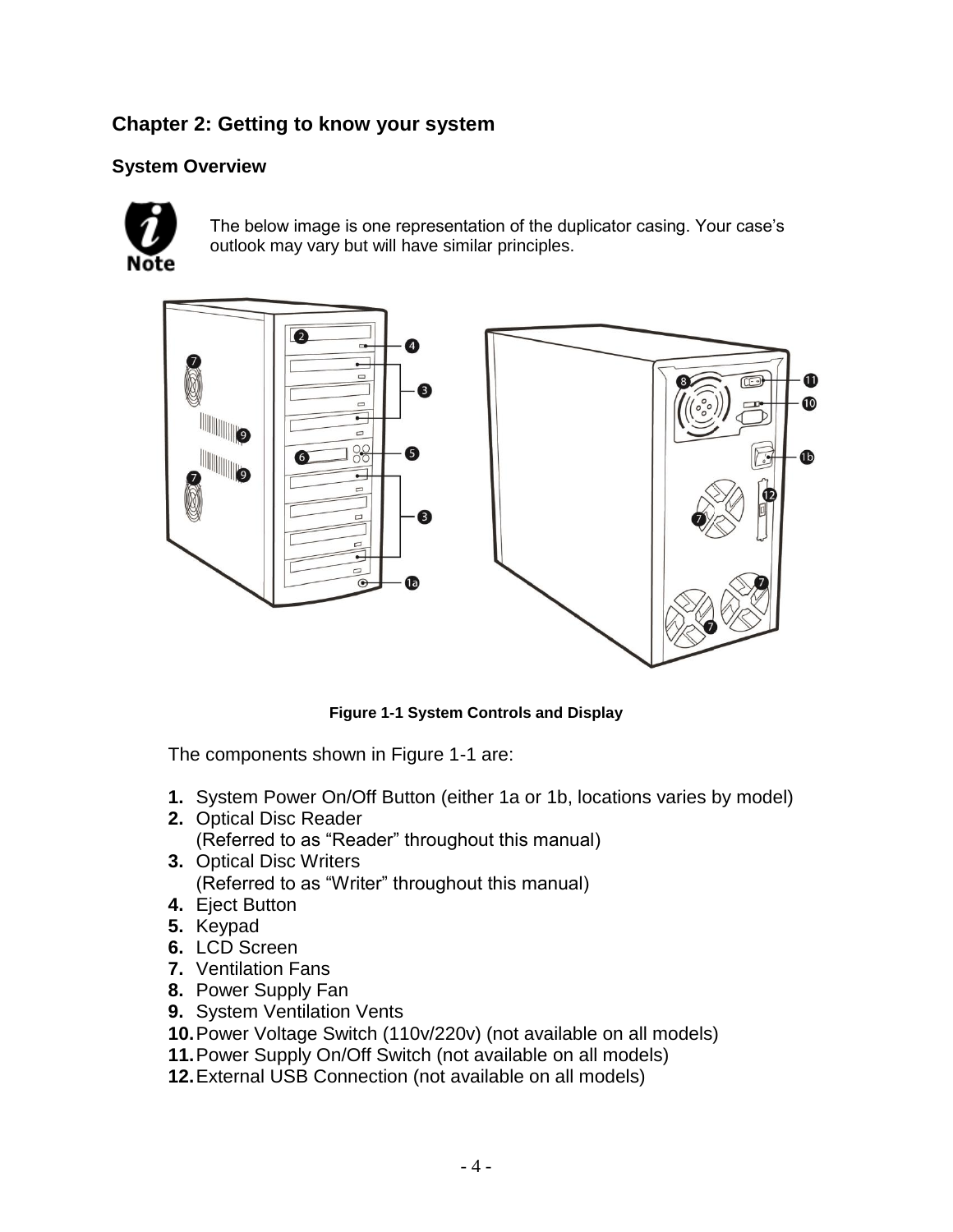# **LCD Front Panel**

\*The below images are for reference only. Your key assignment and appearance may differ.



| : Up (Menu/Option Scroll Up)                         |
|------------------------------------------------------|
| : Down (Menu/Option Scroll Down)                     |
| : Forward; Enter; OK; Execute the function           |
| : Backward; Escape; go back to the previous function |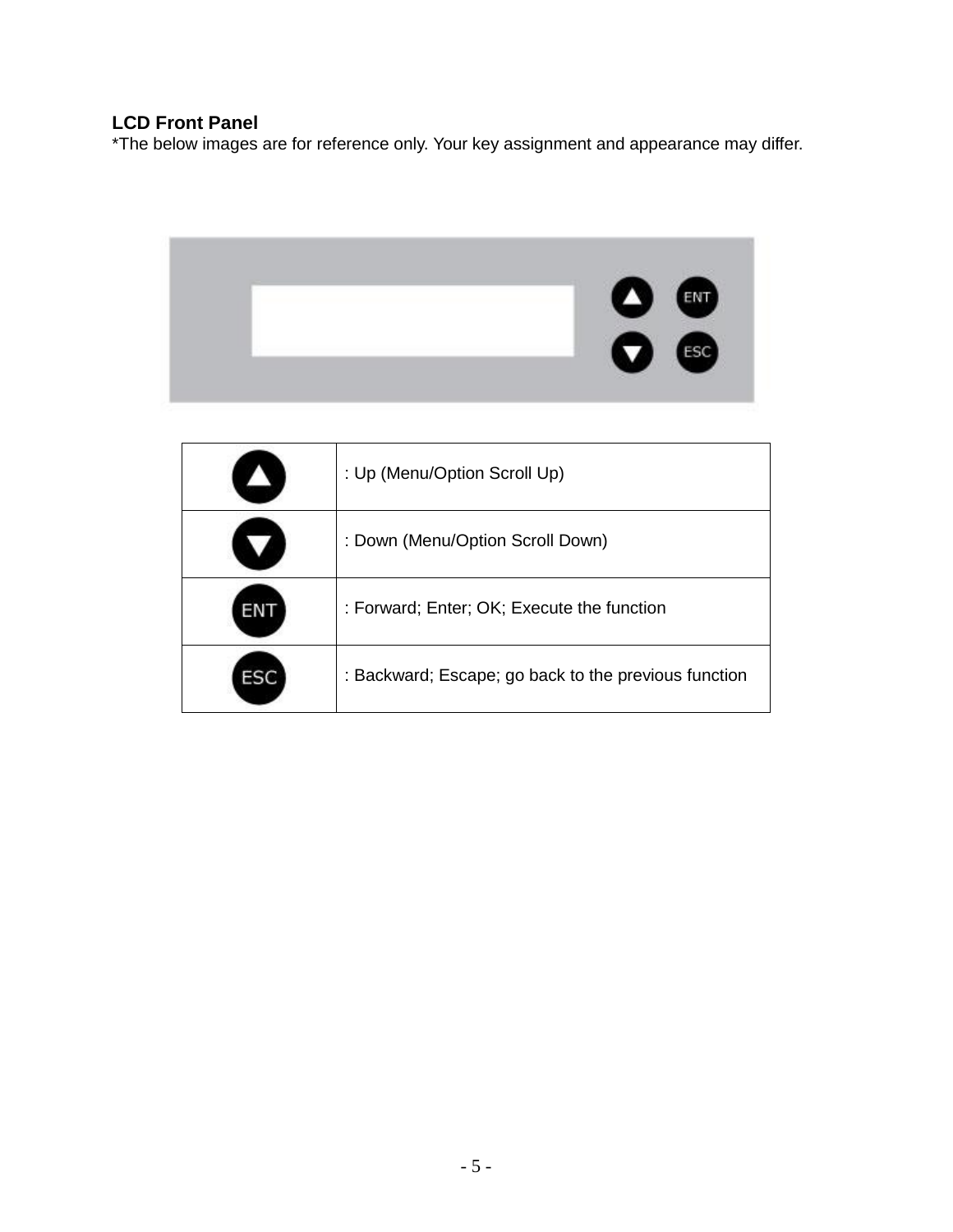# **Chapter 3: Basic Operations**

## **Make Copies from a Master Disc**

This process will copy your master disc onto one or multiple blank discs simultaneously. However, due to its simultaneous nature, a good conditioned master disc and a lower recording speed is recommended for higher success rates and better quality duplications.

For a disc-to-disc copy, the copy source can be either of these devices:

- $\triangleright$  The reader: The reader normally is the 1<sup>st</sup> drive from the top of the system and is most often the source typically used when making disc-to-disc copies.
- $\triangleright$  Any of the writers: One of the writers can also be used as the copy source when making disc-to-disc copies. This option is typically only used when the reader is either bad or unable to read the master disc.

# **Section 1: Selecting the Copy Source.**



*Ignore this section and proceed to Section 2 if your system does NOT have a Hard Drive installed.*

When you turn on your system, after it has booted up, all trays will be ejected and you should see the following signifying your system is ready.

```
1.Copy 1.03
HDD: 1 ODD: 8
```
**Step 1:** Use the up or down arrow button to navigate to the Select Source menu.

```
8.Select Source
```
**Step 2: Press "ENT"/Enter button to enter the Image menu.** 

**Src: DVD-ROM 01 CH01**

**Step 3:** If you plan to use the Reader/Top Drive as the source, use the up or down button to locate the first non-HDD drive and press "ENT"/Enter button to select it.

#### **DVD-ROM selected**

**Step 4:** Press "ENT"/Enter button once again to go back to the main menu.

**8.Select Source**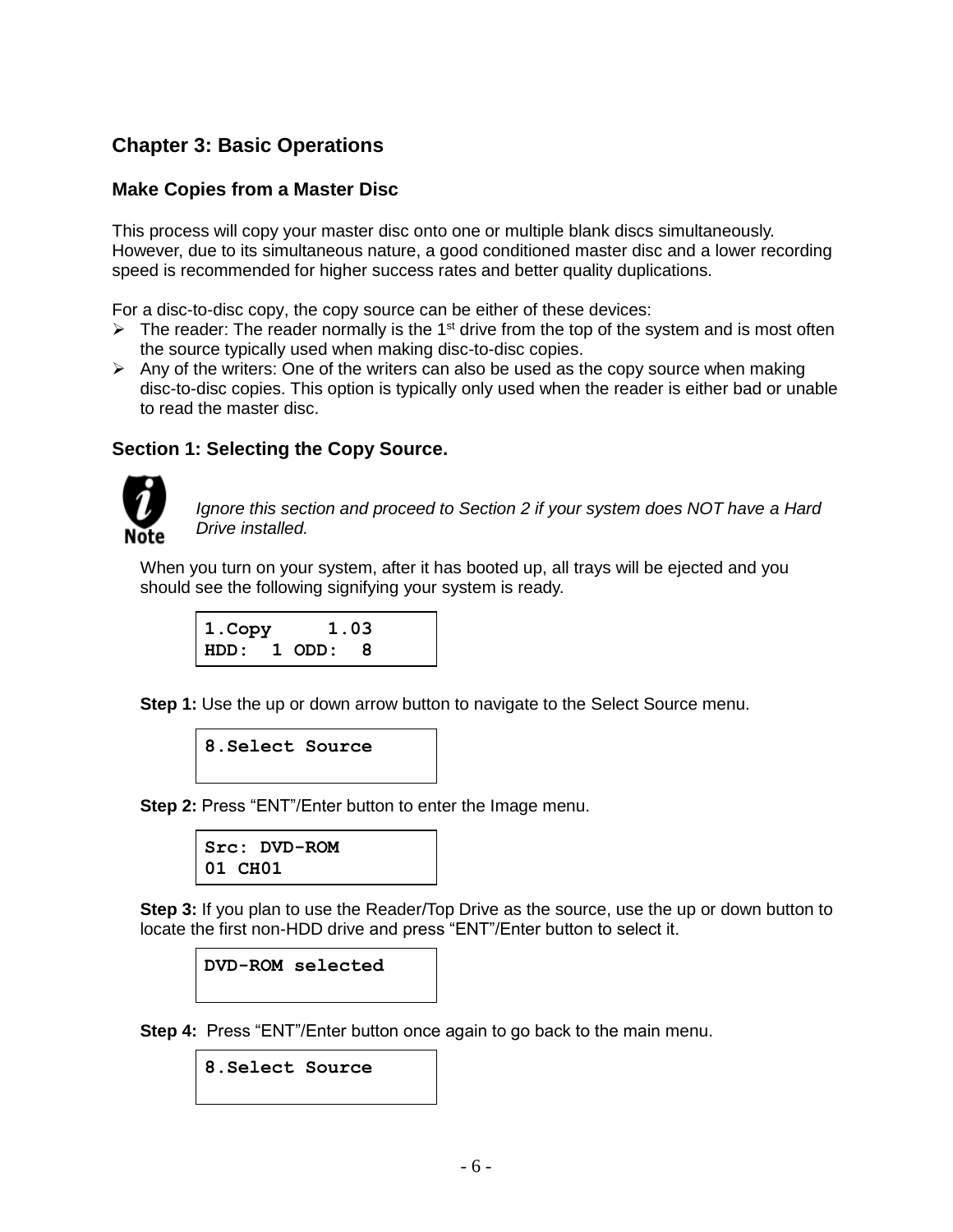# **Section 2: Making Copies from the Reader/Top Drive.**

**Step 1:** Use the up or down arrow button to navigate to the Copy menu

**1.Copy** 

**Step 2:** Insert the Master Disc into the Reader/Top Drive.



**Step 3:** Insert the Blank Disc into the Writer(s)/Bottom Drive(s). The system will automatically detect and automatically duplicate them.

| Copying- 8x 30%    |  |
|--------------------|--|
| $1307.1MB$ $03:30$ |  |

- 8x indicates the duplication speed.
- 30% indicates the current percentage of the duplication progress.
- **1307.1MB indicates the current amount of data that has been duplicated from the master disc.**
- 03:30 indicates current elapsed time.



It is normal to see the progress indicator stay at 0-10% and 100% for approximately 30 seconds for CD duplication and up to 1 minute for DVD duplication. That is caused by the initializing and finalizing stages.

**Step 4:** Once the duplication job is completed, the successful copies will be ejected and you shall see the following screen.

**OK:07 Time: 00:07:48**

- "OK:07" indicates that you've just made 7 successful copies.
- "00:07:48" indicates the total duplication time.
- **Step 5:** Remove the successful copies and refill the trays with additional blank media to continue making more copies. You can also press the "ESC"/Escape button to terminate your project and go back to the main menu.

**1.Copy** 



If you happen to have any failed discs (bad copy), the failed disc(s) will not be ejected automatically. You need to manually eject them and throw them away if they are write once recordable disc(s).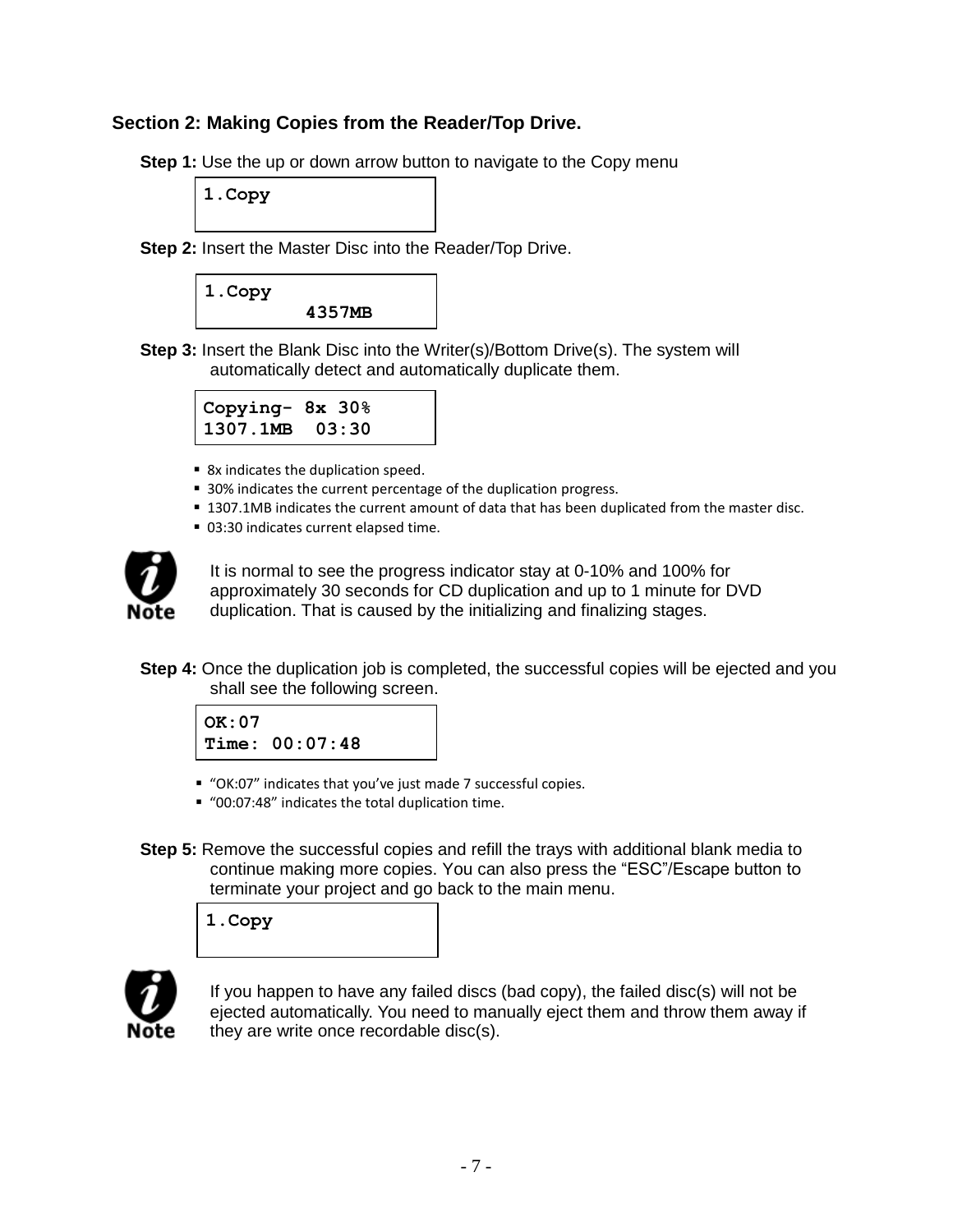# **Making Copies from Hard Drive (This function is not available if the duplicator does not have a hard drive installed.)**

Copying from the hard drive is the best way to make copies. Overall, there are four benefits of copying from the hard drive.

- ➢ **Performance.** Copying from the hard drive will enable the writer dives to boost the copying performance to its limit.
- ➢ **Stability**. Copying from hard drive will stabilize the duplication process compared to disc-todisc duplication.
- ➢ **Durability** The hard drive is a more durable storage device than recordable discs. The recording surface of a recordable disc is exposed and can easily be scratched on its surface, while hard drives are covered with metal and mounted inside the system protecting it from incidental damage.
- ➢ **Convenience** With your master disc(s) stored inside the hard drive, you can have access to each one easily. There is no need to carry your master discs every time you want to make a copy; they are all stored inside the system.



Throughout this manual, the term partition(s) is also used to refer to image files in the hard drive.

If your system has a Hard Drive installed, a partition/image will be created whenever you begin to load master disc content into the hard drive. The number of images the hard drive can hold is determined by the capacity of your hard drive and the size of every master disc image you transferred into the hard drive.



Hard Drive Manufactures use conversion rate of  $1GB = 1$  Billion Bytes or 1000 $^{2}$ 3 Bytes. However, most Operating Systems, including our Duplication System use standard conversion rate of  $1GB = 1.074$  Billion Bytes or 1024^3 Bytes. Therefore, for an advertised 160GB Hard Drive (160 Billion Bytes), the true capacity base on our system's standard is actually 149GB.

The following steps will show you how to load your master disc into the installed hard drive as an image and copy the stored image onto blank discs.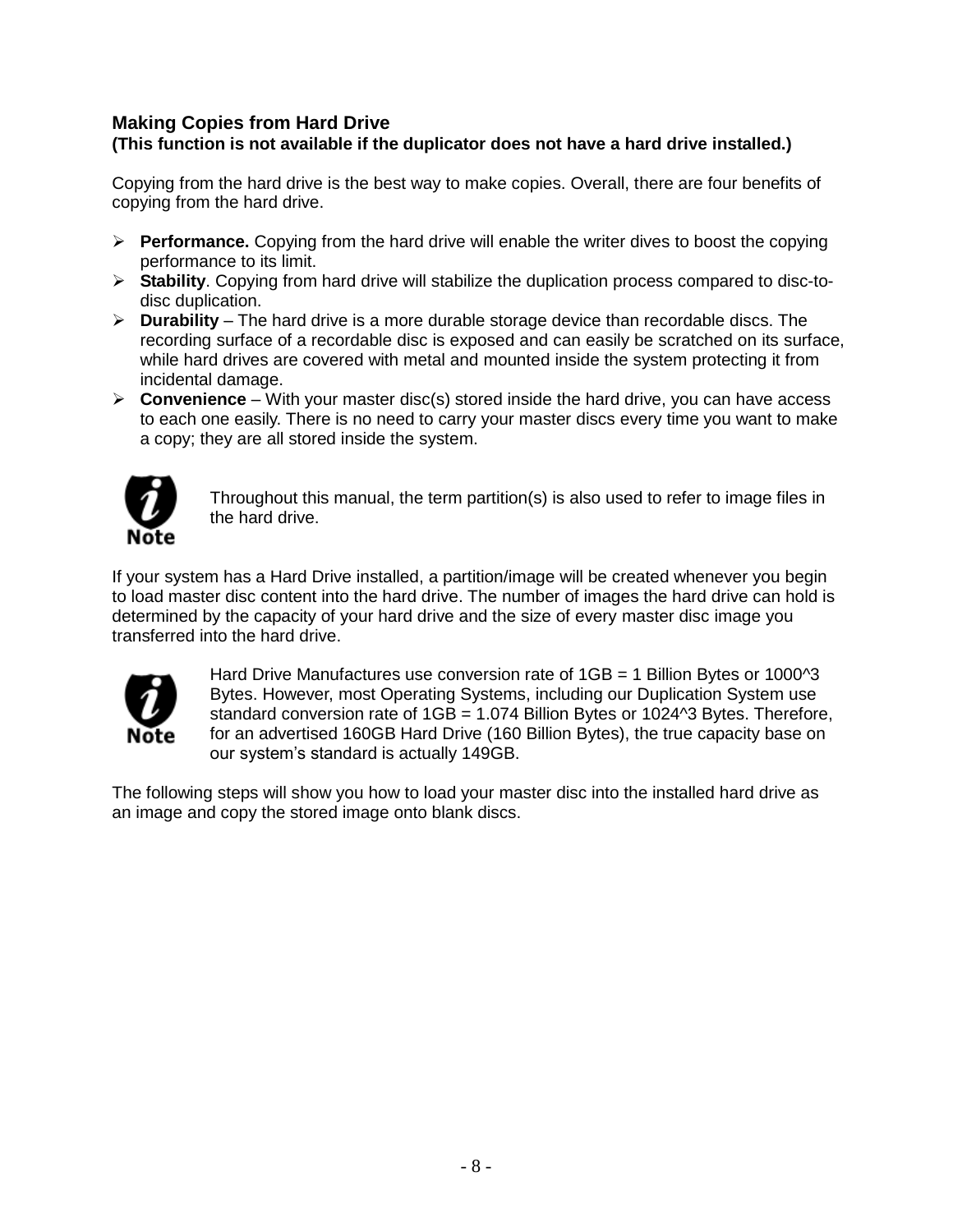#### **Section 1: Loading Master Disc content into the Hard Drive as an image.**

When you turn on your system, after it has booted up, you should see the following signifying your system is ready.



**Step 5:** Use the up or down arrow button to navigate to the Hard Drive Setup menu.

**9.Image**

**Step 6:** Press "ENT"/Enter button to enter the Image menu.

```
9-01.Image P: A
Load
```
■ "P: A" indicates current selected image name

**Step 7:** Please place your master disc into the Reader/Top Drive and the loading progress screen will be displayed, as show below:

$$
\begin{array}{|c|c|c|c|}\n\hline\n\text{Load- A- 8x} & 15\% \\
\hline\n653.6MB & 01:07\n\end{array}
$$

- "A" indicates the assigned image name.
- 15% indicates the current loading progress.
- 653.6MB indicates the current amount data has been loaded.
- 01:07 indicates the current elapsed time.

**Step 8:** Once the loading process is completed, you should see the following screen:

**Image Load OK**

**Step 9:** Press ESC button twice to go back to the main menu:

**9.Image**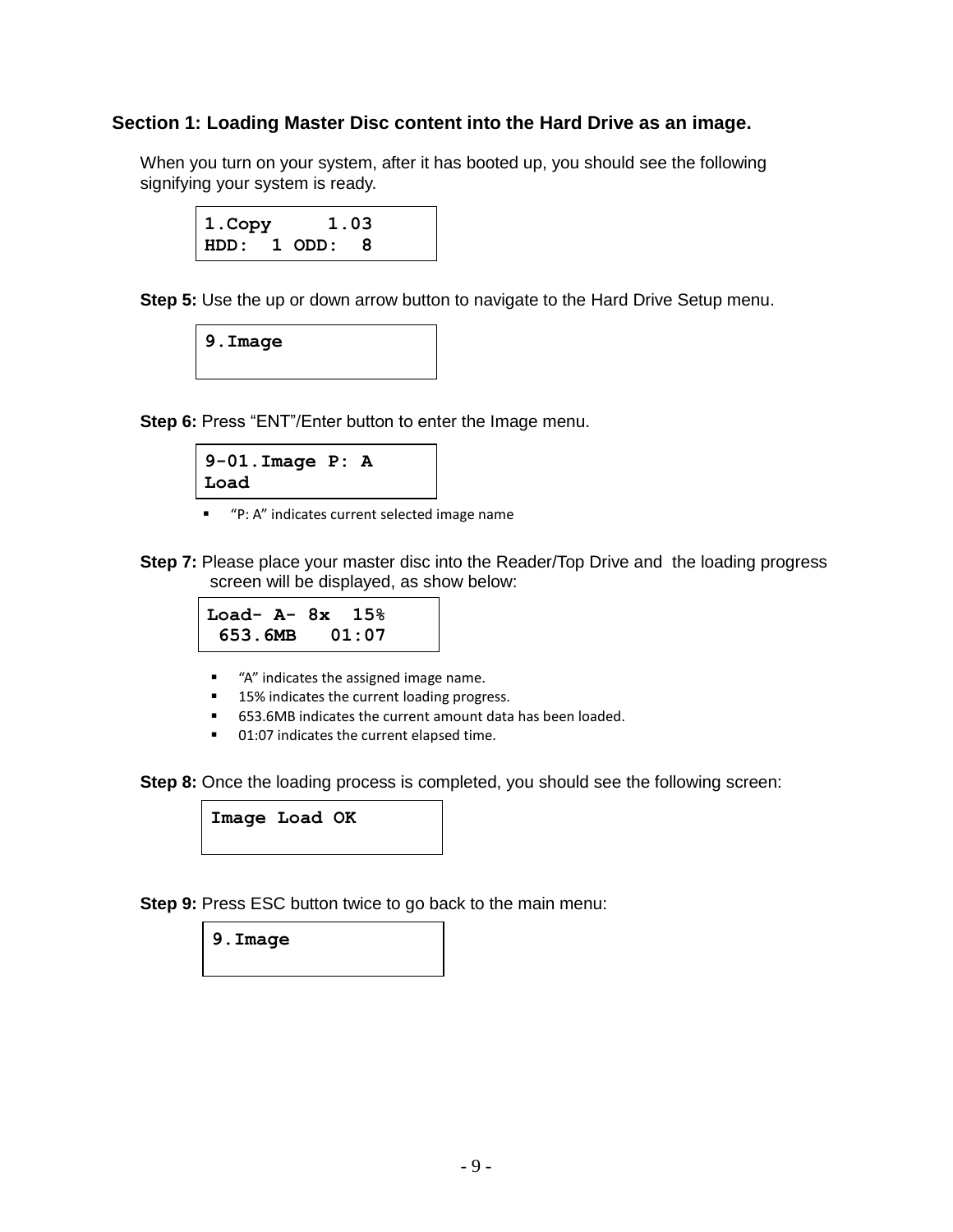# **Section 2: Selecting the Copy Source to the Hard Drive.**

**Step 1:** Press "Source" button to enter the Select Source menu and you shall see a screen similar to below:

**Src: DVD-ROM 01 CH01**

**Step 2:** Use the up or down button to locate the HDD and press "ENT"/Enter button to select it.

**HDD is selected!**

**Step 3:** Press "ENT"/Enter button once again to go back to the main menu.

**8.Select Source**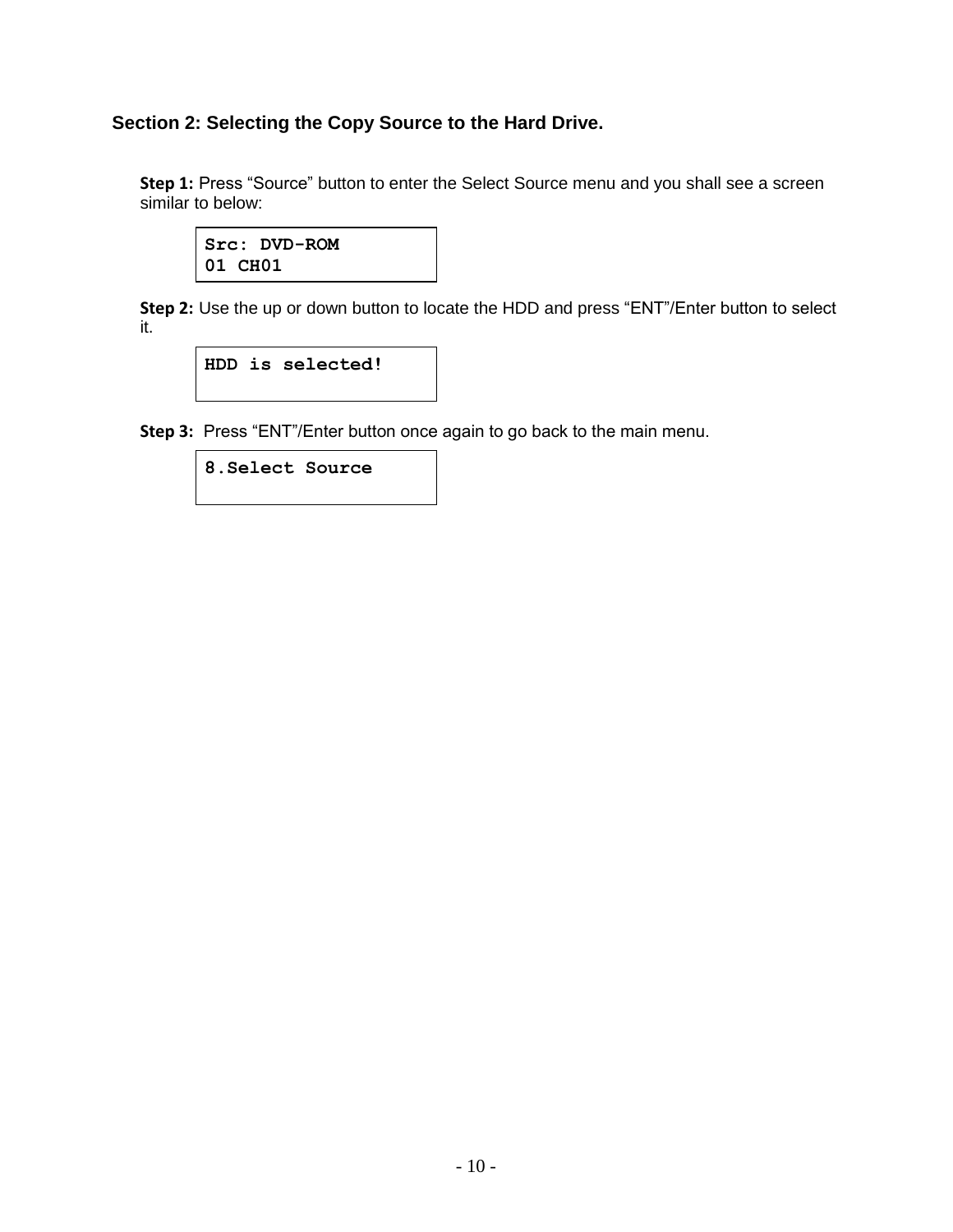# **Section 3: Making Copies from an existing partition/image of the Hard Drive.**

**Step 1:** Use the up or down arrow button to navigate to the Copy menu



- P: A indicates the current selected Image name
- 4357MB indicates the master disc size for this image.
- **Step 2:** Confirm the Image name on the screen and Insert the Blank Disc into the Writer(s)/Bottom Drive(s). The system will automatically detect and automatically duplicate them.

$$
\begin{array}{cc}\n\text{Copy- A- 8x } 30\% \\
1307.1MB & 03:30\n\end{array}
$$

- A indicates the name of the source image name.
- 8x indicates the duplication speed.
- 30% indicates the current percentage of the duplication progress.
- **1307.1MB indicates the current amount of data that has been duplicated from the master disc.**
- 03:30 indicates current elapsed time.



It is normal to see the progress indicator stay at 0-10% and 100% for approximately 30 seconds for CD duplication and up to 1 minute for DVD duplication. That is caused by the initializing and finalizing stages.

**Step 3:** Once the duplication job is completed, the successful copies will be ejected and you shall see the following screen.

| OK : 07 | P: A           |  |
|---------|----------------|--|
|         | Time: 00:07:48 |  |

- A indicates the name of the source image name.
- "OK:07" indicates that you've just made 7 successful copies.
- "00:07:48" indicates the total duplication time.
- **Step 4:** Remove the successful copies and refill the trays with additional blank media to continue making more copies. You can also press the "ESC"/Escape button to terminate your project and go back to the main menu.

**1.Copy** 



If you happen to have any failed discs (bad copy), the failed disc(s) will not be ejected automatically. You need to manually eject them and throw them away if they are write once recordable disc(s).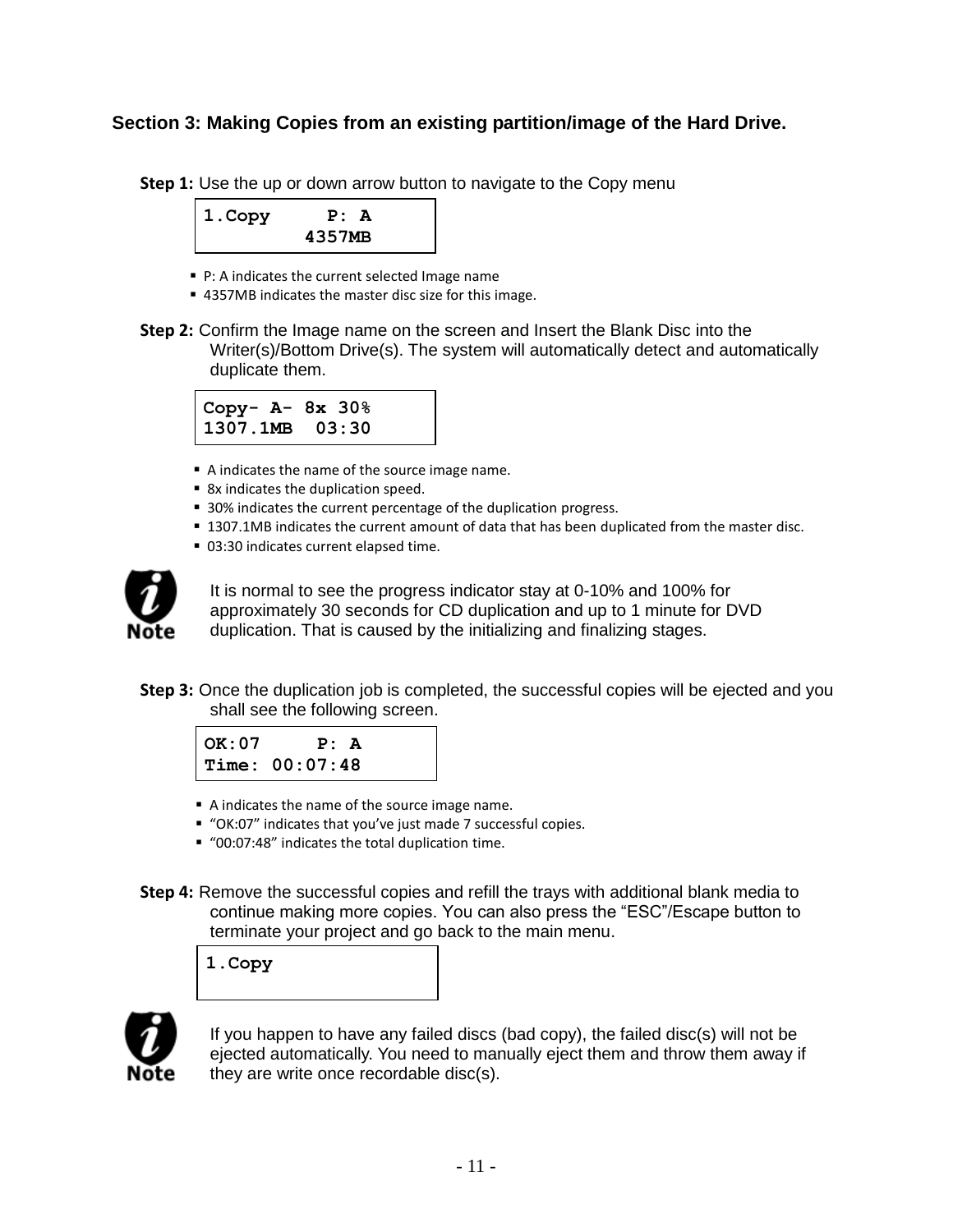# **Chapter 4: Menu Overview**

# **1. COPY**

This menu will guide you to make CD/DVD/BD copies.

# **2. TEST**

This menu will guide you to make a simulation of the copying process. During this simulation process, all write once recordable discs such as (DVD-R, CD-R) will be reusable. The purpose of performing such simulation is to ensure error free duplication.



Due to the physical limitation of DVD+R/RW & BD-R/RE recordable format, you can not perform this procedure on these formats. If you do so, you will encounter **Warning** a failure messages.



If you are using CD-RW/DVD-RW discs as your blank media during the simulation, any content that may have been recorded inside those discs will be permanently ereased.

# **3. TEST&COPY**

This menu will guide you to perform the simulation of copying process and if everything passes during the simulation, the real copying process will be performed. If there's an error encountered during the simulation, an error message will be displayed and the copying process will not be initiated.

# **4. VERIFY**

This menu will guide you to perform a verification on the copied discs to ensure it is fully readable.

# **5. COMPARE**

This menu will guide you to perform a bit-by-bit comparison between your master disc (or master disc image on the hard drive) and all the copied discs. The reason to perform this compare operation is to ensure all of your copies identically compare to the master disc.

# **6. PRESCAN**

This menu will guide you to make copies, after which, it will perform an additional comparison process automatically to ensure data correctness.

# **7. DISC INFO**

This menu will identify your blank recordable media's format, capacity, manufacture ID as well as the media's certified writing speed. Please note that limited information will be displayed for media in the Reader drive.

# **8. SELECT SOURCE**

This menu will guide you to select a Reader/Writer drive, or a Hard Drive, as the source drive (where your master disc will be placed into) for Copy related operations.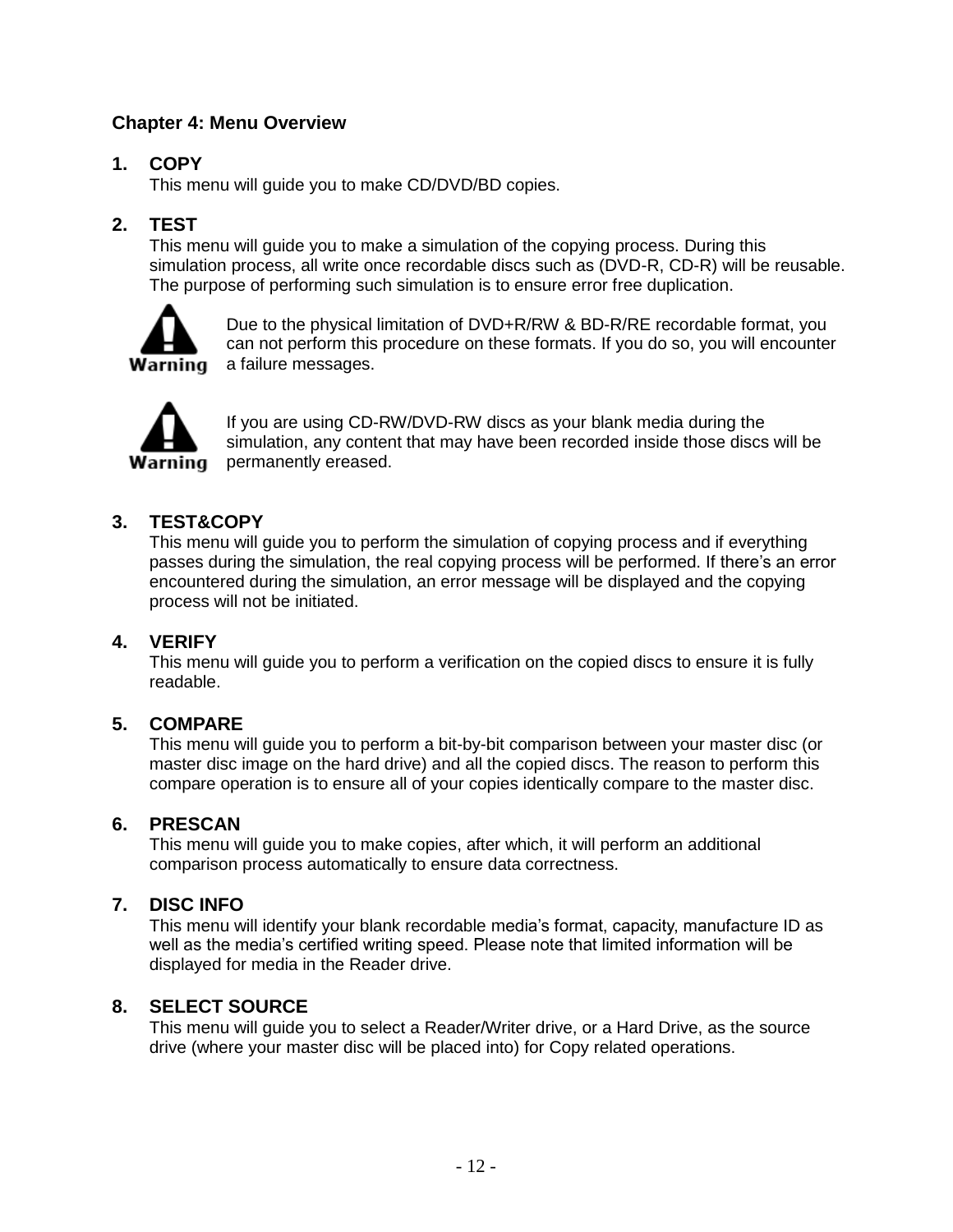# **9. IMAGE**

#### **9.1 Load**

This function will guide you to load your master disc content into the hard drive as a partition/image.

#### **9.2 Delete Image**

This function will guide you to delete or remove the pre-selected partition/image in the hard drive.

#### **9.3 Image Info**

This function will display additional information of the pre-selected partitions/images in the hard drive. Such information includes partition/image disc type, capacity, etc.

#### **9.4 Compare Image**

This function will verify the pre-selected partition/image in the hard drive with the master disc at the source drive.

#### **9.5 Select Image**

This function will guide you to choose/select a partition/image for all Hard Drive related operations, including Copy.

#### **9.6 Image Scr Drive**

This function will guide you to select a drive as the source drive (where your master disc will be placed into) for partition/image loading/creating related operations.

#### **9.7 ImageFormat Info**

This function will show how the Hard Drive (image) is formatted.

#### **9.8 Edit**

This function is to edit selected image's title, sub1 title and sub2 title.

#### **9.9 Format HDD**

This function will guide you to re-format the entire hard drive of the system. During the formatting process, all of your hard drive contents will be permanently lost. Please use this function with caution.

#### **9.10 LoadImage Method**

This function is to change the way to save Image. There are 2 formats for choice: Auto and Manual. Auto means system auto assign partition for loaded image. Manual let you to choose which partition to load image to.

# **10. EDIT TRACK**

This menu is exclusively designed for editing a collection of favorite songs from CDs. In other words, you can collect songs on a number of CDs and merge them into a single CD.

#### **10.1 CD to CD Edit**

This function will guide you to select songs from source CD, and then burn into a blank CD-R/RWs.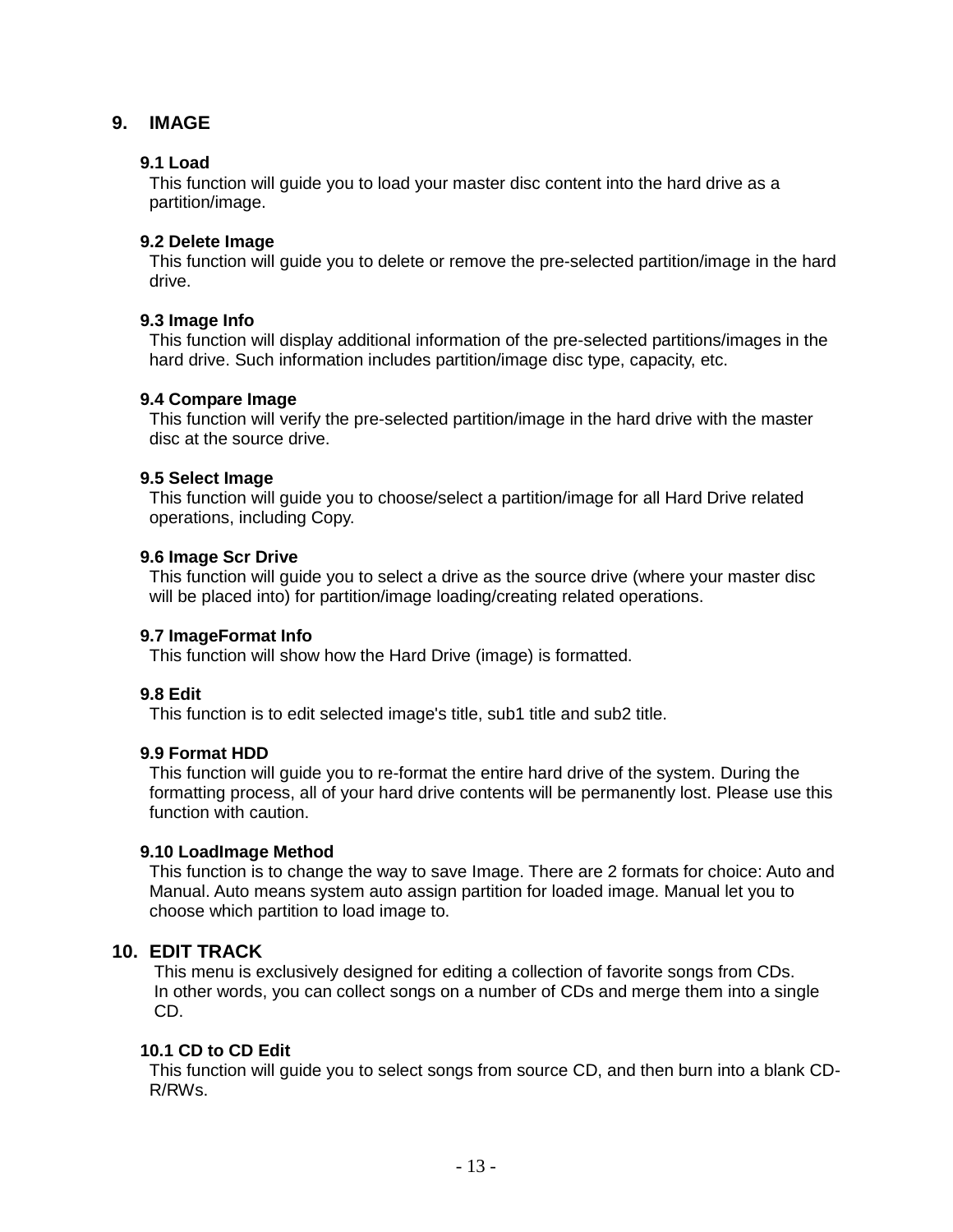#### **10.2 CD to HDD Edit**

This function will guide you to select tracks from single or multi-audio CD and create image to specific partition of HDD.

#### **10.3 Close Session**

This function will guide you to close the session of edited disc for best playback compatibility.

#### **11. CPI Copy**

This menu will guide you to make CopyLock protected DVD Video copies from a CopyLock Copy Protected Image (CPI) Master disc. For more information, please refer to CopyLock Quick Guide for CopyLock Supported Duplicators.

#### **12. SETUP**

#### **12.1 Language**

This setting will allow you to choose which language you prefer be used to navigate the controller function of this system.

#### **12.2 Burn Speed**

This setting will allow you to choose the burning speed of various formats.

#### **12.3 Read Speed**

This setting will allow you to choose the reading speed of various formats.

#### **12.4 Auto Start Drive**

This setting allows you to choose when the system will automatically start the job.

#### **12.5 Startup Menu**

This setting will allow you to choose which menu should be seen first upon system is boot up.

#### **12.6 Auto Verify**

This setting will allow you to perform Verify function after Copy function is completed.

#### **12.7 Auto Compare**

This setting will allow you to perform Compare function after Copy function is completed.

#### **12.8 Auto Prescan**

This setting will allow you to perform Prescan function before Copy function is completed.

#### **12.9 Eject Discs**

This setting will allow you to choose the tray ejection behavior after the copy process.

#### **12.10 Burn On the Fly**

This setting will allow you to enable/disable the On the Fly burning mode.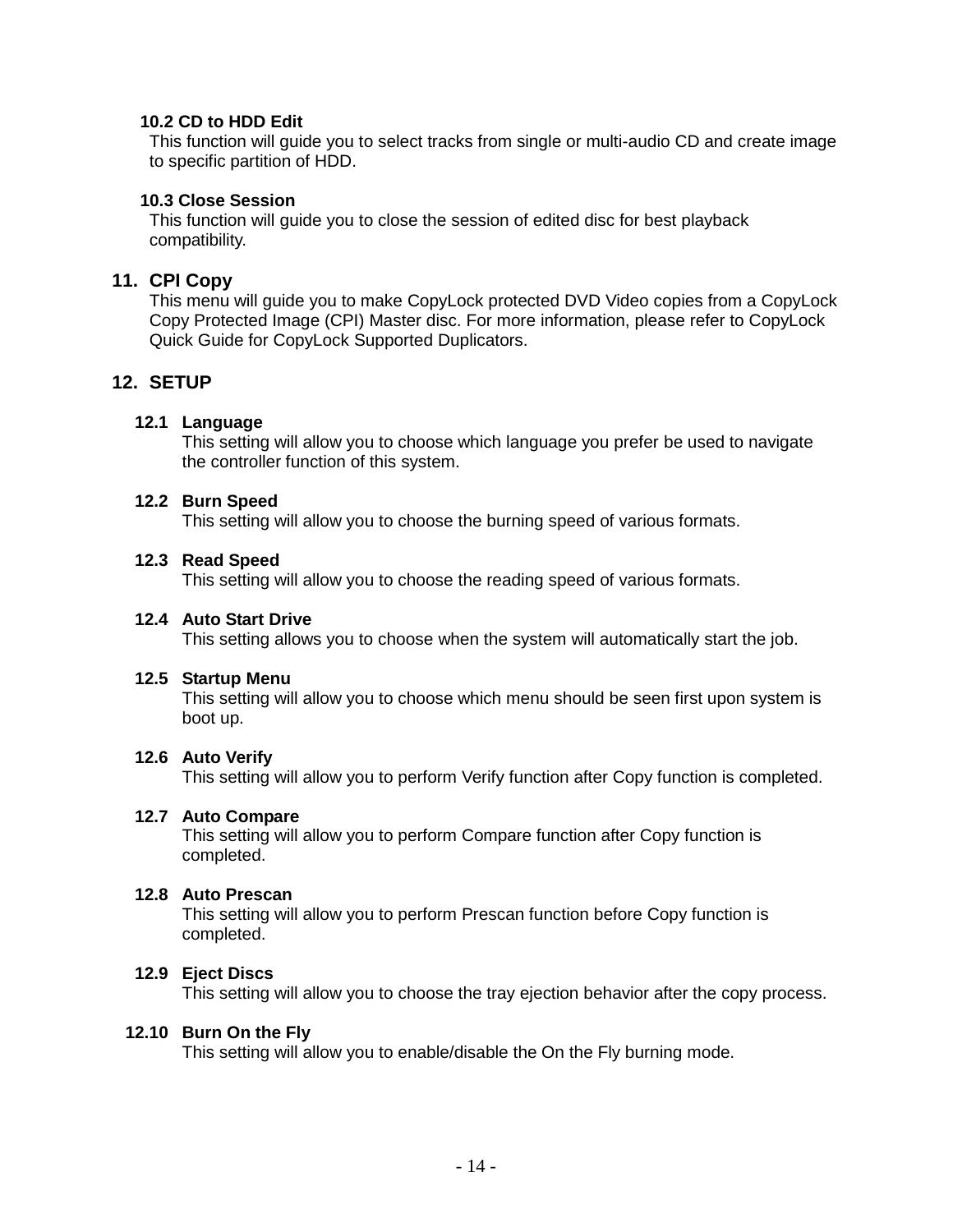#### **12.11 Burn Mode**

This setting will allow you to choose DAO or TAO burning mode.

#### **12.12 Display Time**

This setting will allow you to display timer during the copy process.

#### **12.13 Button Sound**

This setting will allow you to choose whether you want to hear a beep when you press a button or when a task has been completed.

#### **12.14 Device Info**

This setting will display information on all devices detected by the system.

#### **12.15 System Info**

This setting will display information about the system.

#### **12.16 Quick Erase**

This setting will quickly erase the data on the rewritable disc.

#### **12.17 Full Erase**

This setting will completely erase the data on the rewritable disc.

#### **12.18 Auto Close Tray**

This setting will allow system to automatically close the tray after an idle period.

#### **12.19 Quick Compare**

This setting will allow system to stop the compare process once the selected bytes of error are reached.

#### **12.20 Tray-In/Out**

This setting will allow system to close the tray in separate phases, instead of all in/out at same time.

#### **12.21 BootTime Delay**

This setting will allow system to delay the device scanning stage during boot up process.

#### **12.22 Start Tray Eject**

This setting will allow system to eject all trays upon system boot up.

#### **12.23 Disc Redetect**

This setting will allow system to detect the media once again if any detection error occurred.

#### **12.24 Show Burn Speed**

This setting will allow system to display the copying speed in real time during the copy process.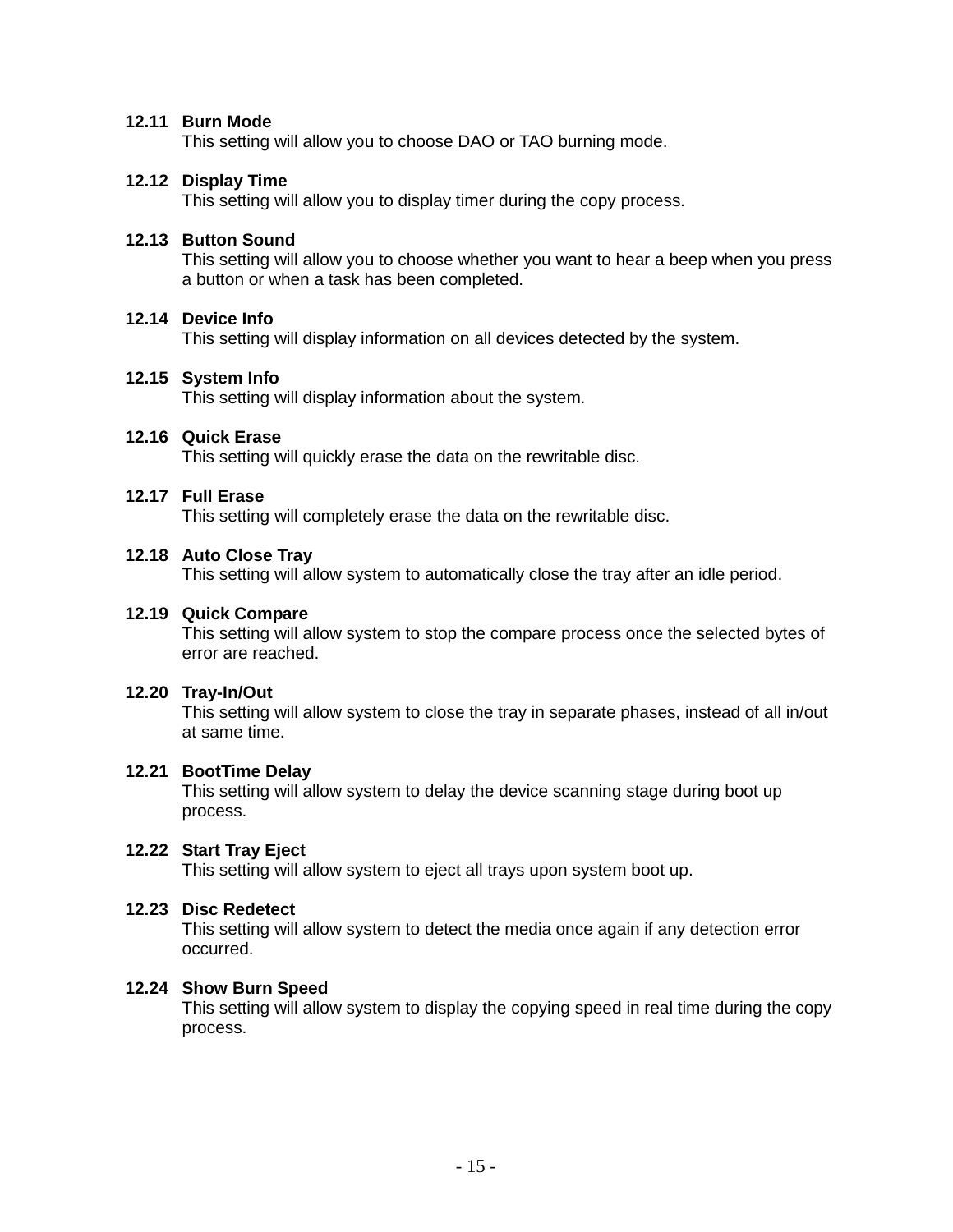# **Appendix B: Troubleshooting**

# **Frequently Asked Questions**

- **1. No display on** the **LCD or the unit does not operate when the power is on.**
- $\checkmark$  Check the power cable connection and that the environment for the power outlet is normal.
- $\checkmark$  Make sure the power voltage on the duplicator matches the voltage of your power outlet.<br> $\checkmark$  If the system was stored in a location where the temperature dropped below 32°F (0°C)
- If the system was stored in a location where the temperature dropped below  $32^{\circ}F (0^{\circ}C)$ within the past 24 hours, leave the system in a warm room with temperatures at least 65°F (19⁰C) for 4 hours prior to powering it on.

# **2. The system can not recognize the master disc.**

- $\checkmark$  Check the format of the master disc or the master itself for damage.
- Your master disc may be copy protected. Normally, most of the DVD/Blu-ray Disc and some of the CD you have purchase from stores have copy protected encoded in them.
- $\checkmark$  Use one of the Writers to read your master disc by selecting one of writers as the Copy source. If it works, make a copy of your master disc and treat the copy as the new master. Then set the Copy source back to the Reader and try again.

# **3. Buttons do not function.**

✓ Maybe it is still busy on a task. Give it sometime and press it again. If it still doesn't work, turn off the machine, and then restart the machine after a minute.

# **4. Copy completed but the copies are not readable / executable?**

- $\checkmark$  Use "compare" feature to check the copied disc.
- $\checkmark$  Based on our experience, the quality of your media plays a big role on this part. Try to use high quality media to prevent such problems.
- $\checkmark$  Please use another BD/DVD/CD player/ROM to test the copied media. Sometimes, your BD/DVD/CD Player/ROM may not be compatible with recordable BD/DVD/CD disc.

# **5. The failure rate is high.**

- $\checkmark$  Lower the "Burn Speed" and try again.
- $\checkmark$  Quality of blank disc may be poor.
- $\checkmark$  Quality of your master disc may be poor.

# **6. Do I need to upgrade my system's firmware?**

Unless your system is getting unstable, we strongly suggest not upgrading your system's firmware. Please contact our Tech Support if your system is getting unstable.

# **7. Cannot boot-up or fails to upgrade firmware.**

Contact our Tech Support.

# **8. Can I load data directly from my computer to my system's Hard Drive?**

No, your system's Hard Drive has a unique file system that computers will not recognize. Thus, you can't perform any read/write operations to the Hard Drive from your computer.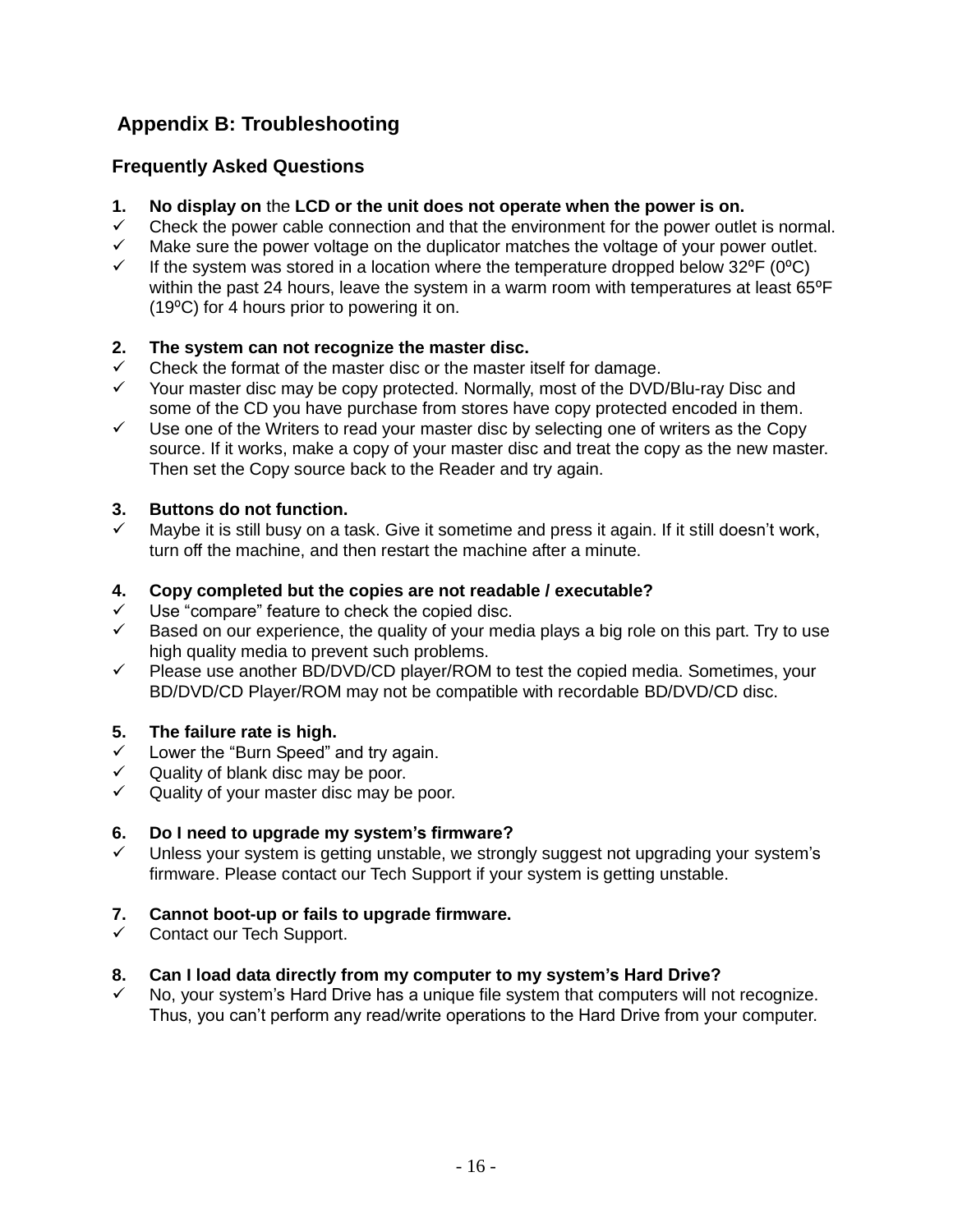# **9. Why some writers won't copy?**

- ✓ Reset back to default. ( Troubleshoot #10 )
- ✓ Contact our tech support.

#### **10. How do I reset my system back to default?**

| a) Press & Hold "ESC" button for 3 $\begin{array}{ l l }\n12-01.\n\end{array}$ seconds. You shall see menu 12 UnderRun Protect |  |
|--------------------------------------------------------------------------------------------------------------------------------|--|
| Adv Setup.                                                                                                                     |  |

| b) | Press down button until you see<br>"Load Default" (12-10) on the 2 <sup>nd</sup> | 12-10.Adv Setup             |
|----|----------------------------------------------------------------------------------|-----------------------------|
|    | line                                                                             | Load Default                |
|    |                                                                                  |                             |
| C) | Press "ENT"/Enter button.                                                        | Load Default<br>Config? Yes |
| d) | Press "ENT"/Enter button again.                                                  | Load Default<br>OK!         |
| e) | Press "ESC"/Escape button.                                                       | 12-10.Adv Setup             |

f) Power off the system and power it back on. All settings should be restored back to default.

**Load Default**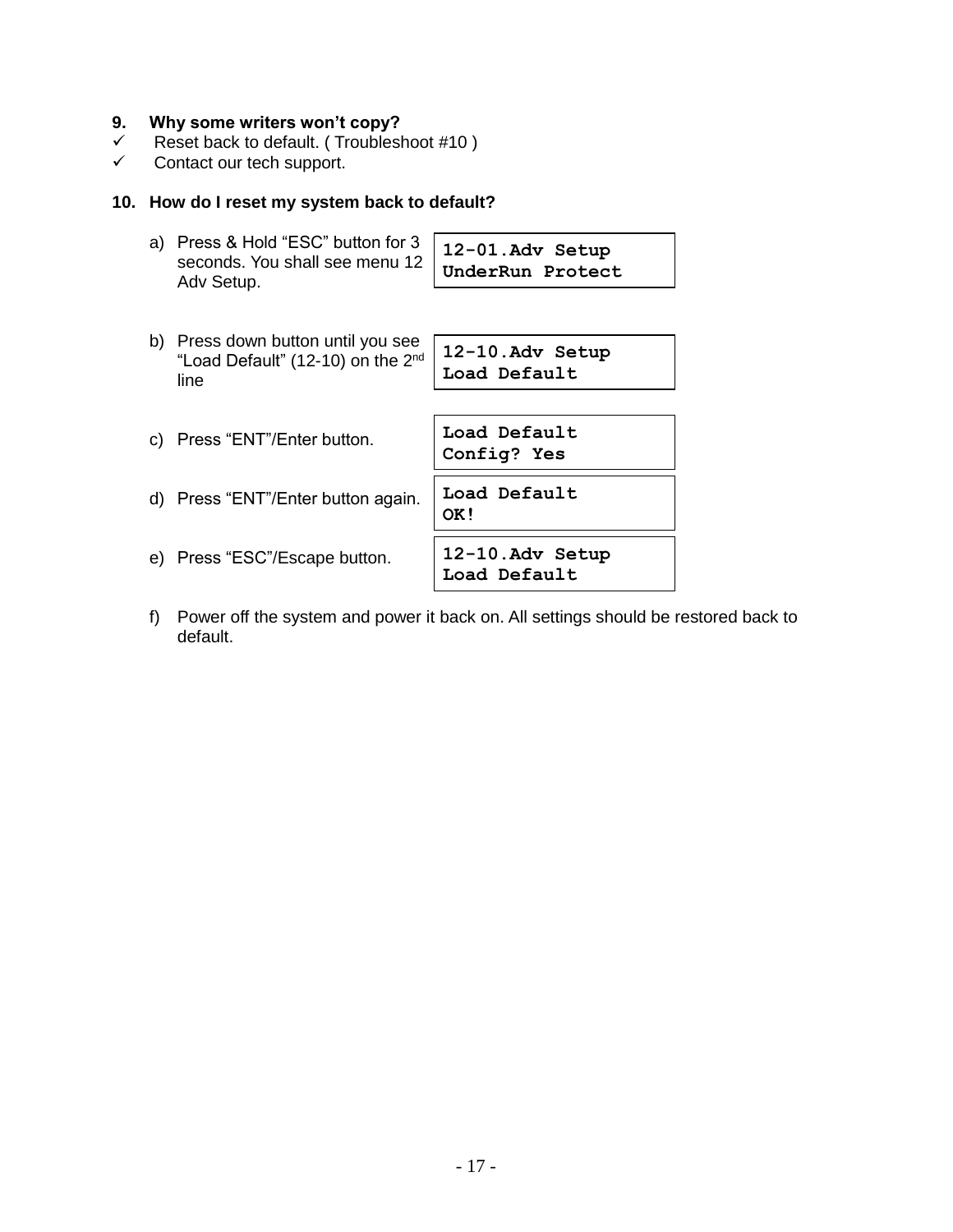# **Appendix C: Safety & Regulatory information**

# **Safety Introduction**

#### **Notices and Safety**

Please read the following instructions carefully before operating the machine and refer to them as needed to ensure the continued safe operation of your machine.

This product and supplies have been designed and tested to meet strict safety requirements. These include safety agency evaluation and certification, and compliance with electromagnetic regulations and established environmental standards.

The safety and environment testing and performance of this product have been verified using certified materials only.



Unauthorized alterations, which may include the addition of new parts/devices, may impact the product certification. Please contact your **Warning** sales representative for more information.

#### **Marks, Labels**

#### *Symbols*

All warnings and instructions marked on or supplied with the product should be followed.



This symbol alerts users to areas of the equipment where there is the possibility of personal injury.

# **FCC Notices for USA**

This equipment has been tested and found to comply with the limits for a Class B digital device, pursuant to Part 15 of the FCC Rules. These limits are designed to provide reasonable protection against harmful interference in a residential installation. This equipment generates uses and can radiate radio frequency energy and, if not installed and used in accordance with the instructions, may cause harmful interference to radio communications. However, there is no guarantee that interference will not occur in a particular installation. If this equipment does cause harmful interference to radio or television reception, which can be determined by turning the equipment off and on, the user is encouraged to try to correct the interference by one or more of the following measures:

- Reorient or relocate the receiving antenna.
- Increase the separation between the equipment and receiver.
- Connect the equipment into an outlet on a circuit different from that to which the receiver is connected.
- Consult the dealer or an experienced radio/TV technician for help.

#### *(Reference* [CFR 47](http://www.access.gpo.gov/cgi-bin/cfrassemble.cgi?title=199847) *Part 15 Section 15.21)*

Changes or modifications to this equipment not specifically approved by the manufacture may void the user's authority to operate this equipment.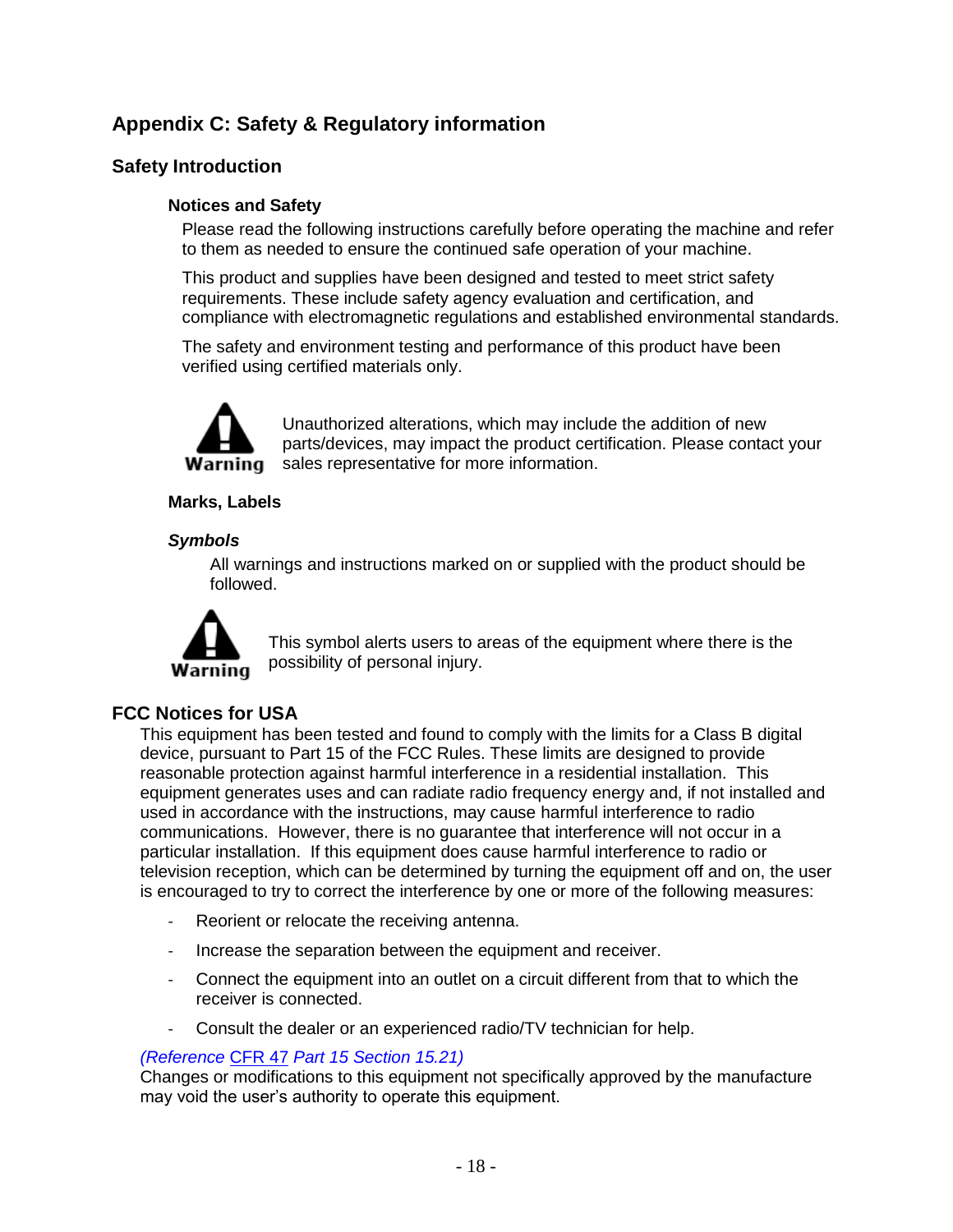# **Safety Information**

# **Operational Safety Information**

This equipment and supplies have been designed and tested to meet strict safety requirements. These include safety agency examination, approval, and compliance with established environmental standards.

To ensure the continued safe operation of your equipment, follow these safety guidelines at all times:

#### *Do These*

- Always follow all warnings and instructions that are marked on or supplied with the equipment.
- Before cleaning this product, unplug the product from the electrical outlet. Always use materials specifically designated for this product, the use of other materials may result in poor performance and create a hazardous situation.
- Always exercise care when moving or relocating equipment.
- Always locate the machine on a solid support surface (not on plush carpet) that has adequate strength to support the weight of the machine.
- Always unplug this equipment from the electrical outlet before cleaning.



Do not use aerosol cleaners. Aerosol cleaners can be explosive or flammable when used on electromechanical equipment

# *Do Not Do These*

- Never use a ground adapter plug to connect the equipment to a power outlet that lacks a ground connection terminal.
- Never attempt any maintenance function that is not specifically described in this documentation.
- Never obstruct ventilation openings. They are provided to prevent overheating.
- Never remove covers or guards that are fastened with screws. There are no operator serviceable areas within these covers.
- Never locate the machine near a radiator or any other heat source.
- Never push objects of any kind into the ventilation openings.
- Never place this equipment where people might step on or trip on the power cord.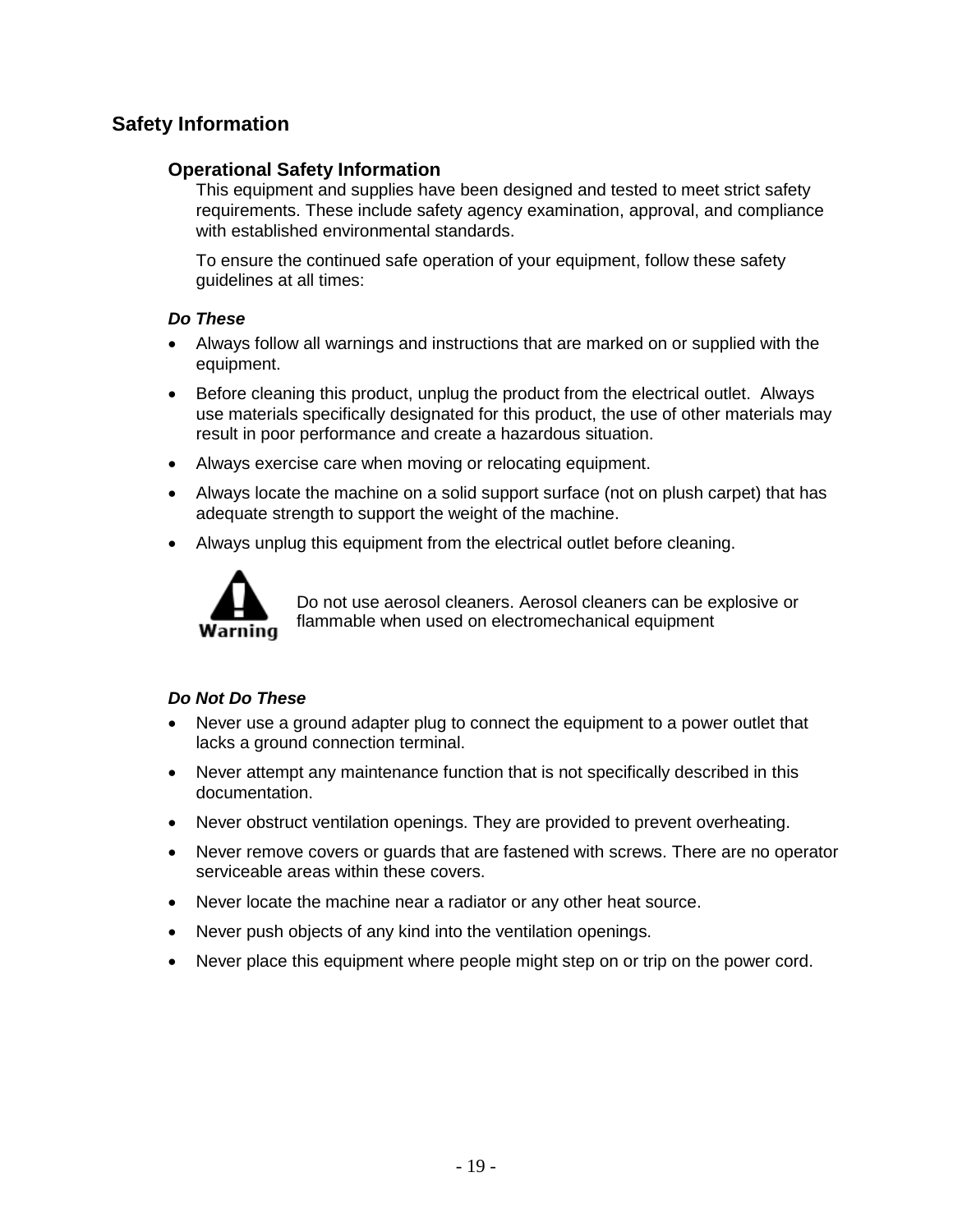#### **Electrical Safety Information**

- 1. The power receptacle for the machine must meet the requirements stated on the data plate on the rear of the machine. If you are not sure that your electrical supply meets the requirements, please consult your local power company or an electrician for advice.
- 2. The socket outlet shall be installed near the equipment and shall be easily accessible.
- 3. Use the power cable that is supplied with your machine. Do not use an extension cord or remove or modify the power cord plug.
- 4. Plug the power cable directly into a correctly grounded electrical outlet. If you are not sure whether or not an outlet is correctly grounded, consult an electrician.
- 5. Do not use an adapter to connect any equipment to an electrical outlet that lacks a ground connection terminal.
- 6. Do not place this equipment where people might step or trip on the power cable.
- 7. Do not place objects on the power cable.
- 8. Do not push objects into slots or openings on the machine. Electrical shock or fire may result.
- 9. Do not obstruct ventilation openings. These openings are used to provide proper cooling to the machine.

#### **Electrical Supply**

- 1. This product shall be operated from the type of electrical supply indicted on the product's data plate label. If you are not sure that your electrical supply meets the requirements, please consult a licensed electrician for advice.
- 2. Always connect equipment to a correctly grounded power outlet. If in doubt, have the outlet checked by a qualified electrician.



This equipment must be connected to a protective earth circuit. This equipment is supplied with a plug that has a protective earth pin. This plug will only fit into an earthed electrical outlet. This is a safety feature. If you are unable to insert the plug into the outlet, contact a licensed electrician to replace the outlet.

#### **Disconnect Device**

The power cable is the disconnect device for this equipment. It is attached to the back of the machine as a plug-in device. To remove all electrical power from the equipment, disconnect the power cable from the electrical outlet.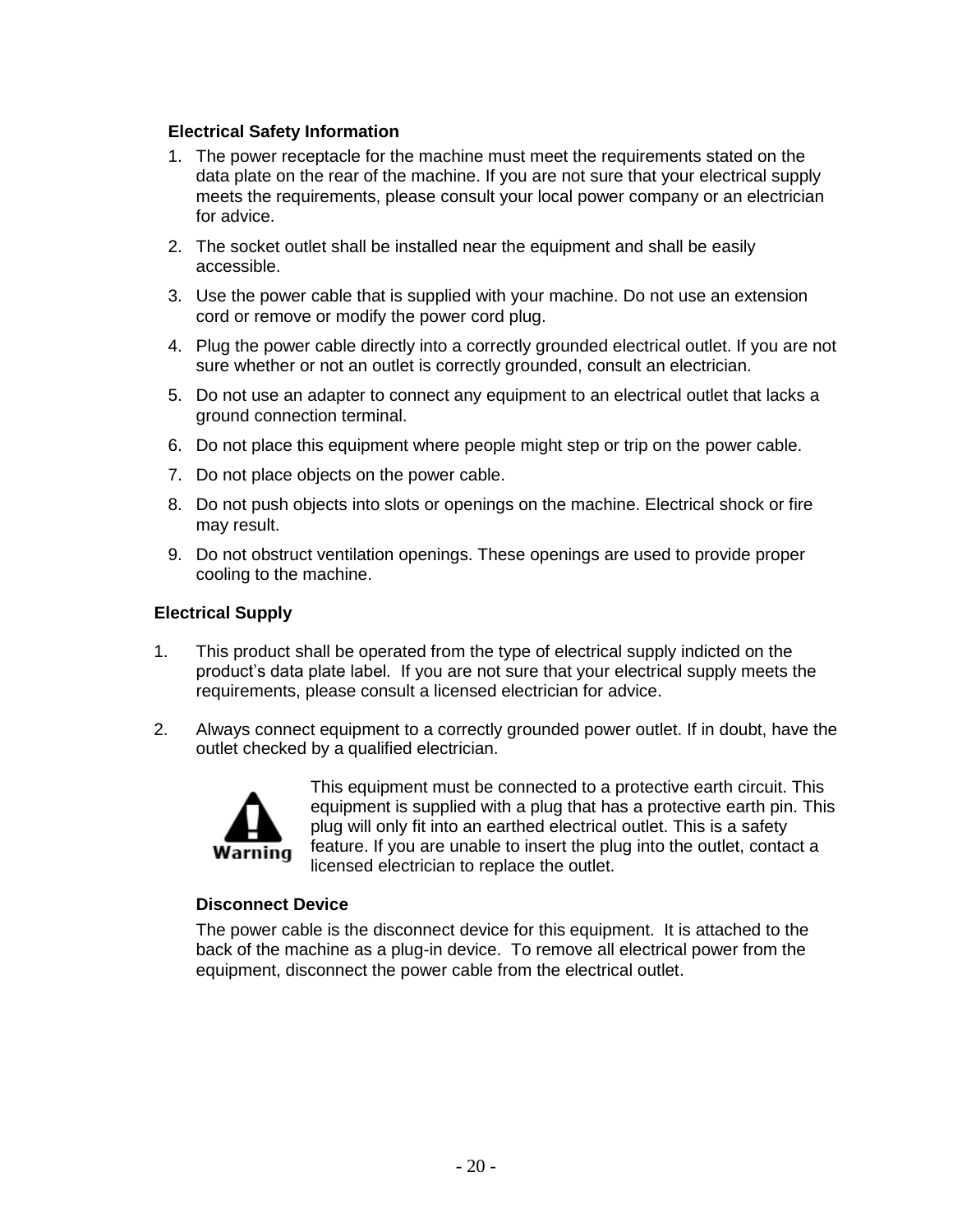#### **Emergency Power Off**

If any of the following conditions occur, turn off the machine immediately and **disconnect the power cable(s) from the electrical outlet(s).** Contact an authorized Service Representative to correct the problem:

- The equipment emits unusual odors or makes unusual noises.
- The power cable is damaged or frayed.
- A wall panel circuit breaker, fuse, or other safety device has been tripped.
- Liquid is spilled into the machine.
- The machine is exposed to water.
- Any part of the machine is damaged

#### **Maintenance Information**

- 1. Any operator product maintenance procedures will be described in the user documentation supplied with the product.
- 2. Do not carry out any maintenance on this product which is not described in the customer documentation
- 3. Use supplies and cleaning materials only as directed in the Operator section of this manual.
- 4. Do not remove covers or guards that are fastened with screws. There are no parts behind these covers that you can maintain or service.



Do not use aerosol cleaners. Aerosol cleaners can be explosive or flammable when used on electromechanical equipment.

#### **Certification**

This product is certified by the following Agency using the Safety standards listed

| <b>Agency</b>                            | <b>Standard</b>                                                                                          |
|------------------------------------------|----------------------------------------------------------------------------------------------------------|
| Underwriters<br>Laboratories Inc.        | UL60950-1                                                                                                |
| <b>Underwriters</b><br>Laboratories Inc. | CSA C22.2 No. 60950-1-03                                                                                 |
| <b>SPORTON</b><br>International Inc.     | EN 55022:1998/A1:2000/A2:2003<br>Class B,<br>EN 61000-3-3:1995/A1:2001,<br>EN 55024:1998/A1:2001/A2:2003 |